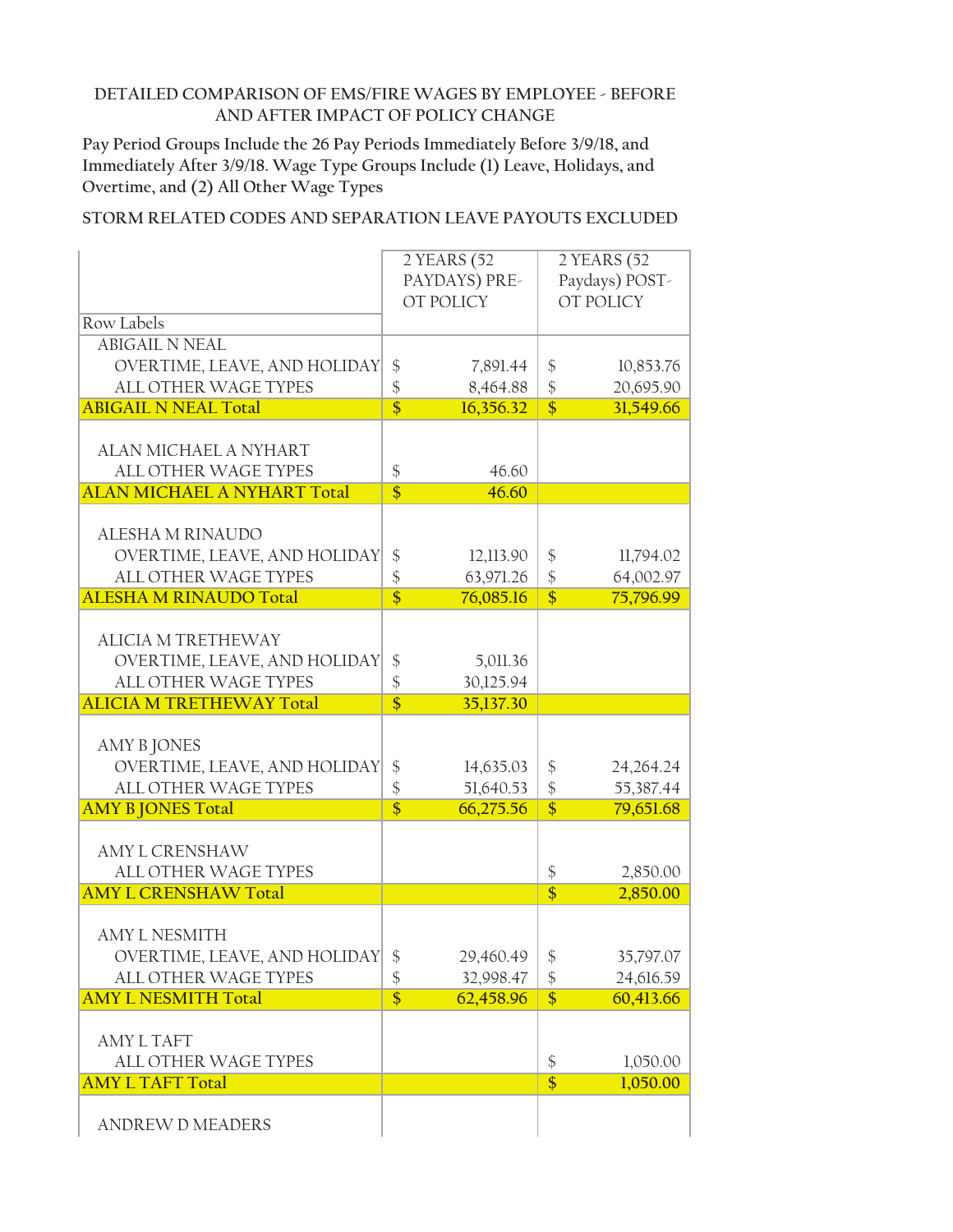**Pay Period Groups Include the 26 Pay Periods Immediately Before 3/9/18, and Immediately After 3/9/18. Wage Type Groups Include (1) Leave, Holidays, and Overtime, and (2) All Other Wage Types**

|                                                      |                   | 2 YEARS (52   | 2 YEARS (52       |                |
|------------------------------------------------------|-------------------|---------------|-------------------|----------------|
|                                                      |                   | PAYDAYS) PRE- |                   | Paydays) POST- |
|                                                      |                   | OT POLICY     |                   | OT POLICY      |
| OVERTIME, LEAVE, AND HOLIDAY                         | $\frac{1}{2}$     | 21,540.90     | $\frac{1}{2}$     | 43,328.48      |
| <b>ALL OTHER WAGE TYPES</b>                          | $\frac{1}{2}$     | 59,349.79     | $\frac{1}{2}$     | 56,928.84      |
| <b>ANDREW D MEADERS Total</b>                        | $\overline{\$}$   | 80,890.69     | $\overline{\$}$   | 100,257.32     |
|                                                      |                   |               |                   |                |
| <b>BENNY SHAWN HOLCOMB</b>                           |                   |               |                   |                |
| OVERTIME, LEAVE, AND HOLIDAY                         | \$                | 44,414.60     | \$                | 66,876.93      |
| ALL OTHER WAGE TYPES                                 | \$                | 46,962.47     | $\frac{1}{2}$     | 46,749.55      |
| <b>BENNY SHAWN HOLCOMB Total</b>                     | $\overline{\$}$   | 91,377.07     | $\overline{\$}$   | 113,626.48     |
|                                                      |                   |               |                   |                |
| <b>BRIANA L BLANKENSHIP</b>                          |                   |               |                   |                |
|                                                      |                   |               |                   |                |
| OVERTIME, LEAVE, AND HOLIDAY<br>ALL OTHER WAGE TYPES | $\boldsymbol{\$}$ | 700.35        |                   |                |
|                                                      | \$                | 5,468.46      |                   |                |
| <b>BRIANA L BLANKENSHIP Total</b>                    | $\overline{\$}$   | 6,168.81      |                   |                |
|                                                      |                   |               |                   |                |
| <b>BYRON B HAMILTON</b>                              |                   |               |                   |                |
| <b>ALL OTHER WAGE TYPES</b>                          | $\frac{1}{2}$     | 1,154.00      |                   |                |
| <b>BYRON B HAMILTON Total</b>                        | $\overline{\$}$   | 1,154.00      |                   |                |
|                                                      |                   |               |                   |                |
| <b>CAITLIN K BUTLER</b>                              |                   |               |                   |                |
| OVERTIME, LEAVE, AND HOLIDAY                         | \$                | 9,448.39      | \$                | 33,576.36      |
| ALL OTHER WAGE TYPES                                 | \$                | 11,128.00     | $\frac{1}{2}$     | 30,190.94      |
| <b>CAITLIN K BUTLER Total</b>                        | $\overline{\$}$   | 20,576.39     | $\overline{\$}$   | 63,767.30      |
|                                                      |                   |               |                   |                |
| <b>CAITLIN K OBERST</b>                              |                   |               |                   |                |
| OVERTIME, LEAVE, AND HOLIDAY                         | \$                | 34,669.79     | $\frac{1}{2}$     | 15,809.70      |
| ALL OTHER WAGE TYPES                                 | $\frac{1}{2}$     | 34,814.24     | \$                | 14,544.32      |
| <b>CAITLIN K OBERST Total</b>                        | $\overline{\$}$   | 69,484.03     | $\overline{\$}$   | 30,354.02      |
|                                                      |                   |               |                   |                |
| <b>CATHY S WILSON</b>                                |                   |               |                   |                |
| OVERTIME, LEAVE, AND HOLIDAY                         | \$                | 17,739.07     |                   |                |
| ALL OTHER WAGE TYPES                                 | $\boldsymbol{\$}$ | 18,075.99     | $\boldsymbol{\$}$ | 1,970.00       |
| <b>CATHY S WILSON Total</b>                          | $\overline{\$}$   | 35,815.06     | \$                | 1,970.00       |
|                                                      |                   |               |                   |                |
| <b>CHAD D WILLIAMS</b>                               |                   |               |                   |                |
| OVERTIME, LEAVE, AND HOLIDAY                         | $\updownarrow$    | 32,461.05     | $\frac{1}{2}$     | 36,845.90      |
| ALL OTHER WAGE TYPES                                 | \$                | 45,444.02     | $\boldsymbol{\$}$ | 55,341.24      |
| <b>CHAD D WILLIAMS Total</b>                         | $\overline{\$}$   | 77,905.07     | $\overline{\$}$   | 92,187.14      |
|                                                      |                   |               |                   |                |
|                                                      |                   |               |                   |                |
| CHELESTE PONORATO                                    |                   |               |                   |                |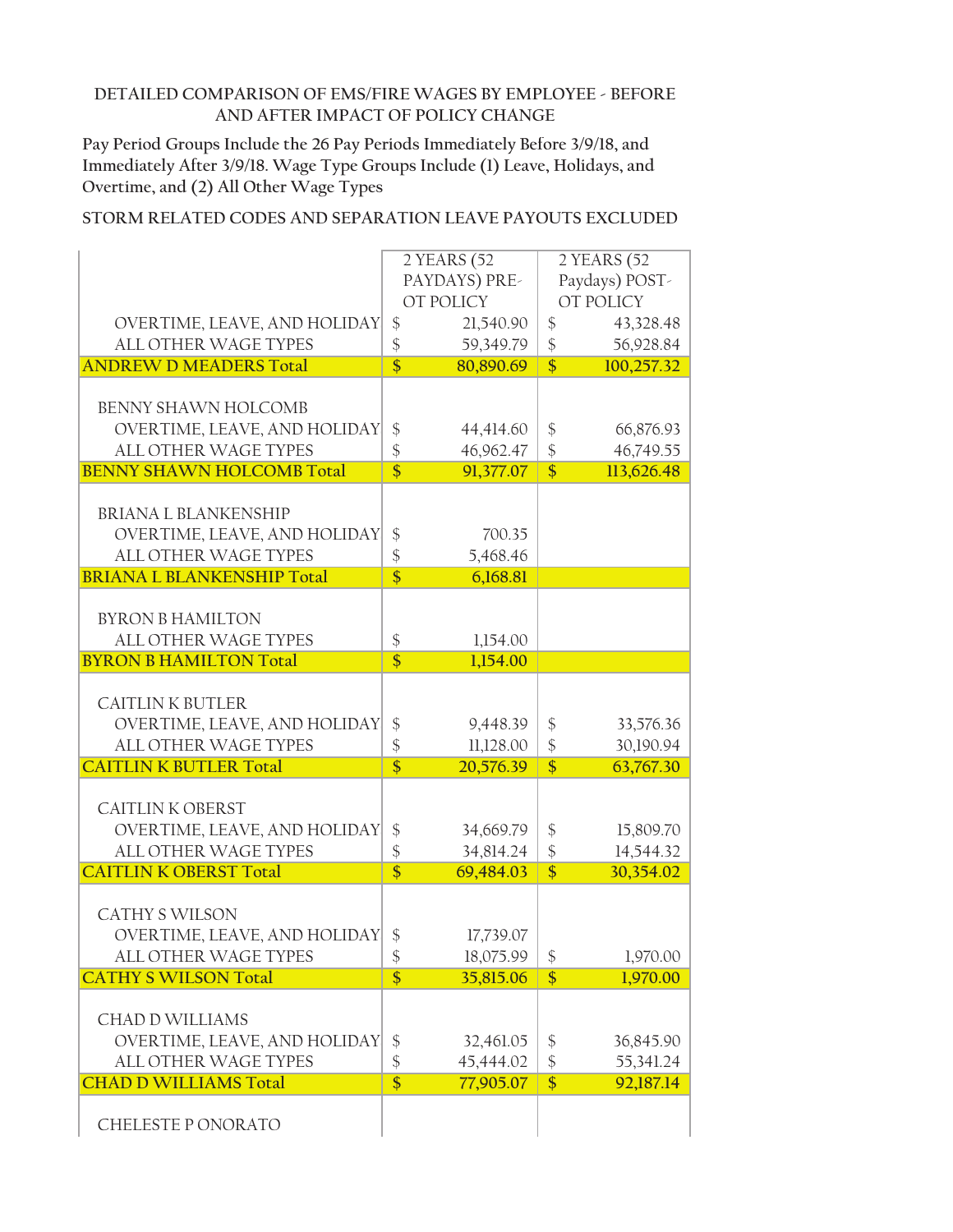**Pay Period Groups Include the 26 Pay Periods Immediately Before 3/9/18, and Immediately After 3/9/18. Wage Type Groups Include (1) Leave, Holidays, and Overtime, and (2) All Other Wage Types**

|                                        | 2 YEARS (52                |               | 2 YEARS (52       |            |
|----------------------------------------|----------------------------|---------------|-------------------|------------|
|                                        |                            | PAYDAYS) PRE- | Paydays) POST-    |            |
|                                        |                            | OT POLICY     |                   | OT POLICY  |
|                                        |                            |               |                   |            |
| ALL OTHER WAGE TYPES                   | \$                         | 200.00        |                   |            |
| <b>CHELESTE P ONORATO Total</b>        | $\overline{\$}$            | 200.00        |                   |            |
|                                        |                            |               |                   |            |
| <b>CHRISTOPHER D DRAPER</b>            |                            |               |                   |            |
| <b>ALL OTHER WAGE TYPES</b>            | \$                         | 874.47        | \$                | 3,165.47   |
| <b>CHRISTOPHER D DRAPER Total</b>      | $\overline{\$}$            | 874.47        | $\overline{\$}$   | 3,165.47   |
|                                        |                            |               |                   |            |
|                                        |                            |               |                   |            |
| CHRISTOPHER J BATTLE                   |                            |               |                   |            |
| OVERTIME, LEAVE, AND HOLIDAY           | \$                         | 374.01        | \$                | 9,136.06   |
| ALL OTHER WAGE TYPES                   | $\boldsymbol{\hat{\zeta}}$ | 6,866.17      | $\frac{1}{2}$     | 39,041.78  |
| <b>CHRISTOPHER   BATTLE Total</b>      | $\overline{\$}$            | 7,240.18      | $\overline{\$}$   | 48,177.84  |
|                                        |                            |               |                   |            |
| <b>CHRISTOPHER S REYNOLDS</b>          |                            |               |                   |            |
| OVERTIME, LEAVE, AND HOLIDAY           | \$                         | 3,959.67      |                   |            |
| ALL OTHER WAGE TYPES                   | \$                         | 14,810.02     |                   |            |
| <b>CHRISTOPHER S REYNOLDS Total</b>    | $\overline{\$}$            |               |                   |            |
|                                        |                            | 18,769.69     |                   |            |
|                                        |                            |               |                   |            |
| CHRISTOPHER T CASTLEBERRY              |                            |               |                   |            |
| OVERTIME, LEAVE, AND HOLIDAY           | $\frac{1}{2}$              | 28,499.38     | \$                | 38,251.10  |
| ALL OTHER WAGE TYPES                   | \$                         | 67,105.54     | \$                | 69,106.78  |
| <b>CHRISTOPHER T CASTLEBERRY Total</b> | $\overline{\mathsf{s}}$    | 95,604.92     | $\overline{\$}$   | 107,357.88 |
|                                        |                            |               |                   |            |
| <b>CLAYTON D DREW</b>                  |                            |               |                   |            |
| OVERTIME, LEAVE, AND HOLIDAY           | \$                         | 64,347.97     | \$                | 70,078.36  |
| ALL OTHER WAGE TYPES                   | \$                         | 90,185.40     | $\frac{1}{2}$     | 97,016.08  |
|                                        |                            |               |                   |            |
| <b>CLAYTON D DREW Total</b>            | $\overline{\$}$            | 154,533.37    | $\overline{\$}$   | 167,094.44 |
|                                        |                            |               |                   |            |
| <b>CLIFFORD E GUIDO</b>                |                            |               |                   |            |
| <b>ALL OTHER WAGE TYPES</b>            | \$                         | 450.00        |                   |            |
| <b>CLIFFORD E GUIDO Total</b>          | $\overline{\$}$            | 450.00        |                   |            |
|                                        |                            |               |                   |            |
| <b>CLIFTON W MURPHY</b>                |                            |               |                   |            |
| ALL OTHER WAGE TYPES                   | \$                         | 4,390.00      |                   |            |
| <b>CLIFTON W MURPHY Total</b>          | $\overline{\$}$            | 4,390.00      |                   |            |
|                                        |                            |               |                   |            |
|                                        |                            |               |                   |            |
| CODY F BASHAM                          |                            |               |                   |            |
| OVERTIME, LEAVE, AND HOLIDAY           | \$                         | 46,097.24     | \$                | 49,957.06  |
| ALL OTHER WAGE TYPES                   | \$                         | 51,069.85     | $\boldsymbol{\$}$ | 58,819.51  |
| <b>CODY F BASHAM Total</b>             | $\overline{\$}$            | 97,167.09     | $\overline{\$}$   | 108,776.57 |
|                                        |                            |               |                   |            |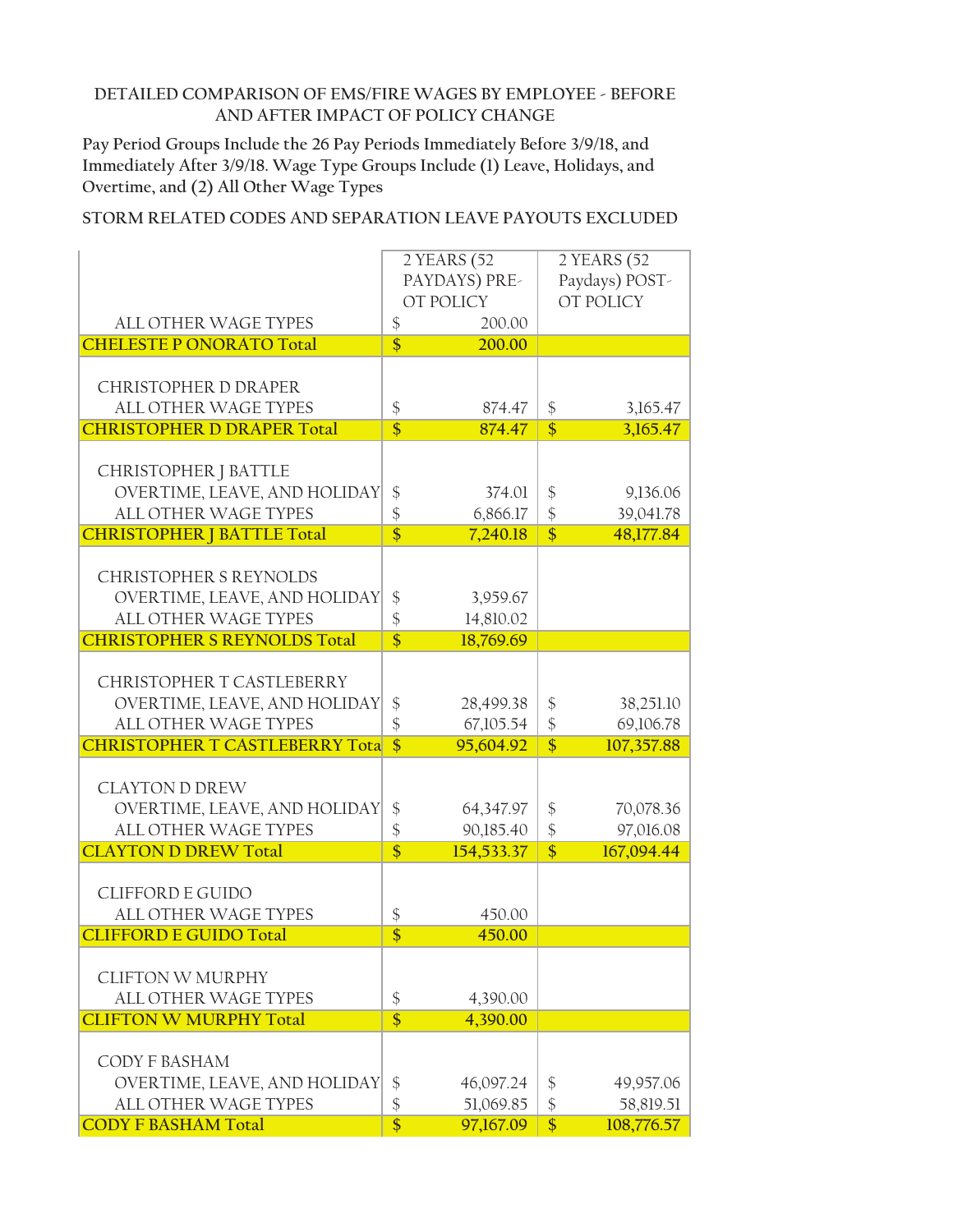**Pay Period Groups Include the 26 Pay Periods Immediately Before 3/9/18, and Immediately After 3/9/18. Wage Type Groups Include (1) Leave, Holidays, and Overtime, and (2) All Other Wage Types**

|                                 |                            | 2 YEARS (52   | 2 YEARS (52        |                |
|---------------------------------|----------------------------|---------------|--------------------|----------------|
|                                 |                            | PAYDAYS) PRE- |                    | Paydays) POST- |
|                                 |                            | OT POLICY     |                    | OT POLICY      |
|                                 |                            |               |                    |                |
|                                 |                            |               |                    |                |
| <b>CONRAD PEREZ</b>             |                            |               |                    |                |
| <b>ALL OTHER WAGE TYPES</b>     | $\boldsymbol{\mathsf{\$}}$ | 5,060.00      | $\boldsymbol{\xi}$ | 740.00         |
| <b>CONRAD PEREZ Total</b>       | $\overline{\$}$            | 5,060.00      | $\overline{\$}$    | 740.00         |
|                                 |                            |               |                    |                |
|                                 |                            |               |                    |                |
| CRYSTAL R JORDAN                |                            |               |                    |                |
| OVERTIME, LEAVE, AND HOLIDAY    | $\frac{1}{2}$              | 329.40        | \$                 | 34.31          |
| ALL OTHER WAGE TYPES            | $\frac{1}{2}$              | 7,852.05      | $\frac{1}{2}$      | 1,967.25       |
| <b>CRYSTAL R JORDAN Total</b>   | $\overline{\$}$            | 8,181.45      | $\overline{\$}$    | 2,001.56       |
|                                 |                            |               |                    |                |
| DARIA R BROOM                   |                            |               |                    |                |
| OVERTIME, LEAVE, AND HOLIDAYS   |                            |               | \$                 | 1,104.86       |
|                                 |                            |               |                    |                |
| ALL OTHER WAGE TYPES            | \$                         | 700.00        | \$                 | 6,716.67       |
| <b>DARIA R BROOM Total</b>      | $\overline{\$}$            | 700.00        | $\overline{\$}$    | 7,821.53       |
|                                 |                            |               |                    |                |
| DARLENE C CURTIS                |                            |               |                    |                |
| OVERTIME, LEAVE, AND HOLIDAYS   |                            |               | \$                 | 4,706.66       |
| ALL OTHER WAGE TYPES            |                            |               | \$                 | 33,622.38      |
| <b>DARLENE C CURTIS Total</b>   |                            |               | $\overline{\$}$    | 38,329.04      |
|                                 |                            |               |                    |                |
|                                 |                            |               |                    |                |
| <b>DAVID P FLORANCE</b>         |                            |               |                    |                |
| OVERTIME, LEAVE, AND HOLIDAY    | \$                         | 8,667.31      |                    |                |
| ALL OTHER WAGE TYPES            | \$                         | 18,600.26     |                    |                |
| <b>DAVID P FLORANCE Total</b>   | $\overline{\$}$            | 27,267.57     |                    |                |
|                                 |                            |               |                    |                |
|                                 |                            |               |                    |                |
| <b>DENNIS H RUSSELL</b>         |                            |               |                    |                |
| OVERTIME, LEAVE, AND HOLIDAY    |                            |               |                    |                |
|                                 | $\frac{1}{2}$              | 6,489.36      | \$                 | 4,703.41       |
| ALL OTHER WAGE TYPES            | \$                         | 32,246.36     | \$                 | 44,141.74      |
| <b>DENNIS H RUSSELL Total</b>   | $\overline{\mathsf{s}}$    | 38,735.72     | $\overline{\$}$    | 48,845.15      |
|                                 |                            |               |                    |                |
|                                 |                            |               |                    |                |
| DEREK SHENDERSHOT               |                            |               |                    |                |
| <b>ALL OTHER WAGE TYPES</b>     | $\updownarrow$             | 150.00        |                    |                |
| <b>DEREK S HENDERSHOT Total</b> | $\overline{\$}$            | 150.00        |                    |                |
|                                 |                            |               |                    |                |
| DIEU TRINH T VU                 |                            |               |                    |                |
| <b>ALL OTHER WAGE TYPES</b>     | \$                         | 450.00        | \$                 | 1,050.00       |
| <b>DIEU TRINH T VU Total</b>    | $\overline{\$}$            | 450.00        | $\overline{\$}$    |                |
|                                 |                            |               |                    | 1,050.00       |
| DOMINIC R COLLINS               |                            |               |                    |                |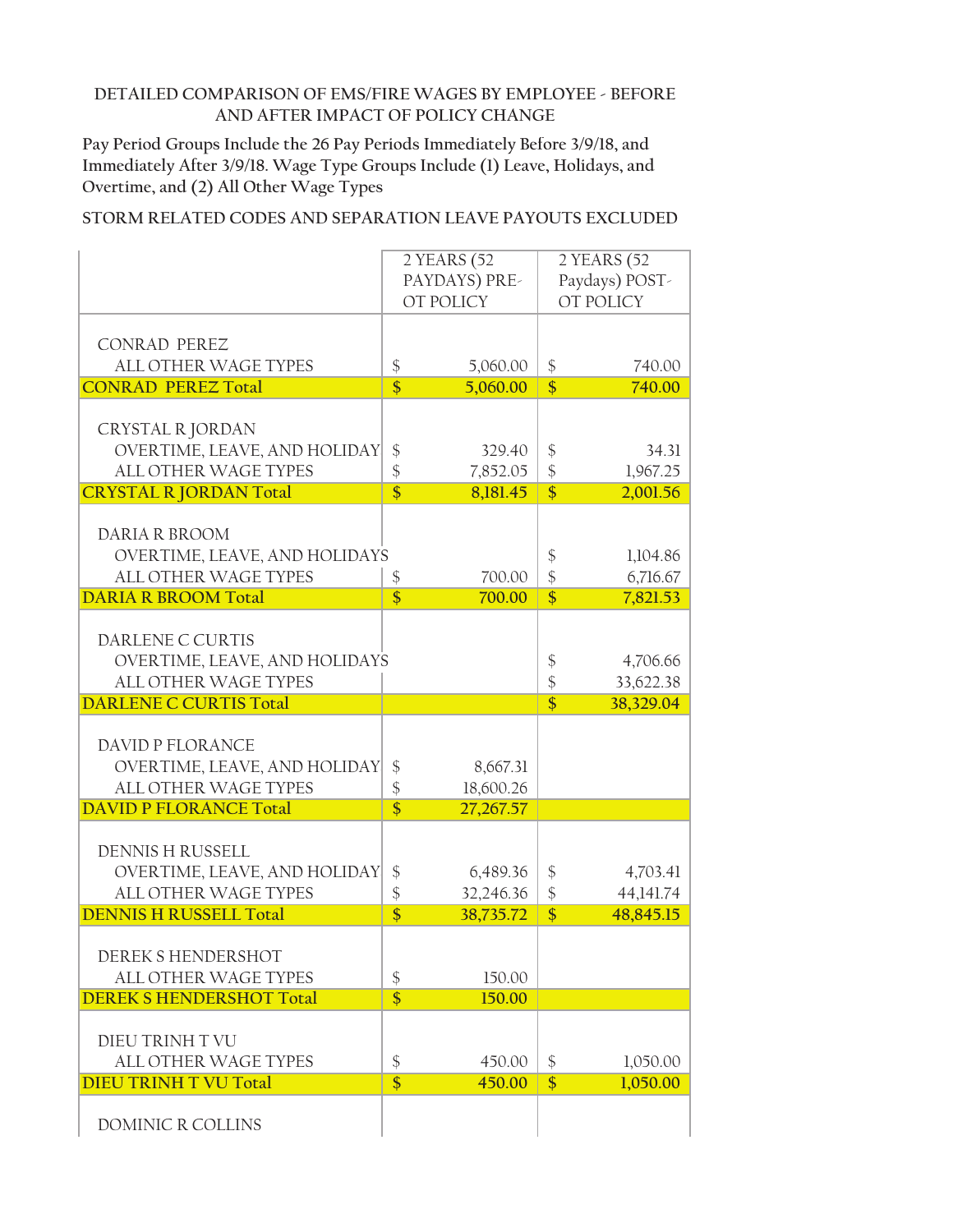**Pay Period Groups Include the 26 Pay Periods Immediately Before 3/9/18, and Immediately After 3/9/18. Wage Type Groups Include (1) Leave, Holidays, and Overtime, and (2) All Other Wage Types**

|                                    |                            | 2 YEARS (52   |                    | 2 YEARS (52    |
|------------------------------------|----------------------------|---------------|--------------------|----------------|
|                                    |                            | PAYDAYS) PRE- |                    | Paydays) POST- |
|                                    |                            | OT POLICY     |                    | OT POLICY      |
|                                    |                            |               |                    |                |
| OVERTIME, LEAVE, AND HOLIDAY       | $\frac{1}{2}$              | 17,660.03     | $\frac{1}{2}$      | 35,846.57      |
| ALL OTHER WAGE TYPES               | \$                         | 46,622.04     | \$                 | 68,904.40      |
| <b>DOMINIC R COLLINS Total</b>     | $\overline{\$}$            | 64,282.07     | $\overline{\$}$    | 104,750.97     |
|                                    |                            |               |                    |                |
| <b>DOUGLAS M FOY</b>               |                            |               |                    |                |
| <b>ALL OTHER WAGE TYPES</b>        | \$                         | 1,416.00      | \$                 | 4,660.00       |
| <b>DOUGLAS M FOY Total</b>         | $\overline{\$}$            | 1,416.00      | $\overline{\$}$    | 4,660.00       |
|                                    |                            |               |                    |                |
| <b>EDGAR T DOWLING</b>             |                            |               |                    |                |
| OVERTIME, LEAVE, AND HOLIDAY       | \$                         | 464.71        |                    |                |
| ALL OTHER WAGE TYPES               | \$                         | 17,446.84     |                    |                |
| <b>EDGAR T DOWLING Total</b>       | $\overline{\$}$            | 17,911.55     |                    |                |
|                                    |                            |               |                    |                |
| <b>ELYSIA M FORAN</b>              |                            |               |                    |                |
| OVERTIME, LEAVE, AND HOLIDAY       | \$                         | 63,490.43     | \$                 | 82,635.87      |
| ALL OTHER WAGE TYPES               |                            |               |                    |                |
|                                    | \$                         | 125,863.80    | $\frac{1}{2}$      | 121,687.56     |
| <b>ELYSIA M FORAN Total</b>        | $\overline{\$}$            | 189,354.23    | $\overline{\$}$    | 204,323.43     |
|                                    |                            |               |                    |                |
| <b>GAIL E FOOTE</b>                |                            |               |                    |                |
| <b>ALL OTHER WAGE TYPES</b>        | \$                         | 1,539.00      |                    |                |
| <b>GAIL E FOOTE Total</b>          | $\overline{\$}$            | 1,539.00      |                    |                |
|                                    |                            |               |                    |                |
| <b>GREGORY MATTHEW BRANNAN</b>     |                            |               |                    |                |
| OVERTIME, LEAVE, AND HOLIDAY       | \$                         | 21,929.28     |                    |                |
| ALL OTHER WAGE TYPES               | \$                         | 17,316.48     |                    |                |
| <b>GREGORY MATTHEW BRANNAN Tot</b> | $\overline{\mathbb{S}}$    | 39,245.76     |                    |                |
|                                    |                            |               |                    |                |
| <b>HARRY R SPARKS</b>              |                            |               |                    |                |
| OVERTIME, LEAVE, AND HOLIDAY       | \$                         | 64,497.63     | \$                 | 80,883.72      |
| <b>ALL OTHER WAGE TYPES</b>        | \$                         | 78,782.41     | $\frac{1}{2}$      | 79,102.38      |
| <b>HARRY R SPARKS Total</b>        | \$                         | 143,280.04    | \$                 | 159,986.10     |
|                                    |                            |               |                    |                |
| <b>HUNTER E CREWS</b>              |                            |               |                    |                |
|                                    |                            |               |                    |                |
| OVERTIME, LEAVE, AND HOLIDAY       | \$                         | 11,795.17     | $\boldsymbol{\xi}$ | 7,207.96       |
| ALL OTHER WAGE TYPES               | $\boldsymbol{\hat{\zeta}}$ | 51,035.36     | $\boldsymbol{\$}$  | 16,963.74      |
| <b>HUNTER E CREWS Total</b>        | $\overline{\$}$            | 62,830.53     | $\overline{\$}$    | 24,171.70      |
|                                    |                            |               |                    |                |
| <b>HUNTER R KLINE</b>              |                            |               |                    |                |
| OVERTIME, LEAVE, AND HOLIDAY       | $\$\$                      | 17,736.22     | \$                 | 9,134.87       |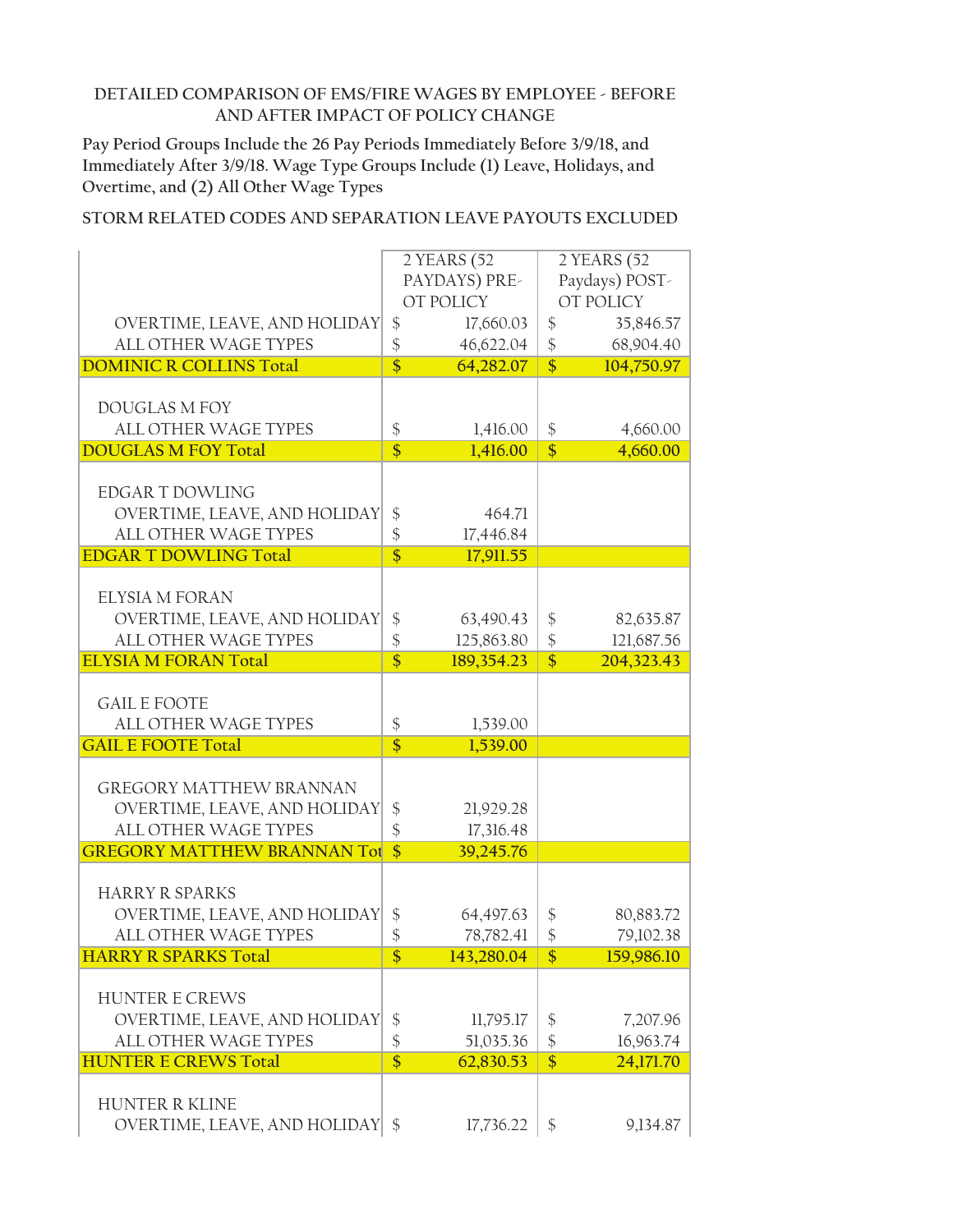**Pay Period Groups Include the 26 Pay Periods Immediately Before 3/9/18, and Immediately After 3/9/18. Wage Type Groups Include (1) Leave, Holidays, and Overtime, and (2) All Other Wage Types**

|                                  | 2 YEARS (52     |               | 2 YEARS (52       |                |
|----------------------------------|-----------------|---------------|-------------------|----------------|
|                                  |                 | PAYDAYS) PRE- |                   | Paydays) POST- |
|                                  |                 | OT POLICY     |                   | OT POLICY      |
|                                  |                 |               |                   |                |
| <b>ALL OTHER WAGE TYPES</b>      | \$              | 56,229.63     | \$                | 22,101.22      |
| <b>HUNTER R KLINE Total</b>      | $\overline{\$}$ | 73,965.85     | $\overline{\$}$   | 31,236.09      |
|                                  |                 |               |                   |                |
| <b>IGNACIO FERNANDEZ</b>         |                 |               |                   |                |
| OVERTIME, LEAVE, AND HOLIDAY     | \$              | 32,725.27     | \$                | 40,320.70      |
| ALL OTHER WAGE TYPES             | \$              | 38,975.44     | \$                | 37,710.88      |
|                                  |                 |               |                   |                |
| <b>IGNACIO FERNANDEZ Total</b>   | $\overline{\$}$ | 71,700.71     | $\overline{\$}$   | 78,031.58      |
|                                  |                 |               |                   |                |
| <b>JACKSON L FOWLER</b>          |                 |               |                   |                |
| ALL OTHER WAGE TYPES             |                 |               | \$                | 350.00         |
| <b>JACKSON L FOWLER Total</b>    |                 |               | $\overline{\$}$   | 350.00         |
|                                  |                 |               |                   |                |
| JACOB C KWALWASSER               |                 |               |                   |                |
| OVERTIME, LEAVE, AND HOLIDAY     | \$              | 18,223.33     | \$                | 29,658.43      |
| ALL OTHER WAGE TYPES             | \$              | 61,799.84     | $\boldsymbol{\$}$ | 63,839.59      |
| <b>JACOB C KWALWASSER Total</b>  | $\overline{\$}$ |               | $\overline{\$}$   |                |
|                                  |                 | 80,023.17     |                   | 93,498.02      |
|                                  |                 |               |                   |                |
| <b>JAMES G WILKERSON</b>         |                 |               |                   |                |
| ALL OTHER WAGE TYPES             | \$              | 550.00        | $\frac{1}{2}$     | 40.00          |
| <b>JAMES G WILKERSON Total</b>   | $\overline{\$}$ | 550.00        | $\overline{\$}$   | 40.00          |
|                                  |                 |               |                   |                |
| <b>JAMES M HARRELL</b>           |                 |               |                   |                |
| OVERTIME, LEAVE, AND HOLIDAY     | \$              | 13,412.16     | \$                | 18,907.16      |
| ALL OTHER WAGE TYPES             | \$              | 110,701.55    | $\frac{1}{2}$     | 154,883.42     |
| <b>EX-ADMIN</b>                  | \$              | 911.54        | $\frac{1}{2}$     | 418.30         |
|                                  | $\overline{\$}$ |               | $\overline{\$}$   |                |
| <b>JAMES M HARRELL Total</b>     |                 | 125,025.25    |                   | 174,208.88     |
|                                  |                 |               |                   |                |
| <b>JASON D MATCHETT</b>          |                 |               |                   |                |
| OVERTIME, LEAVE, AND HOLIDAY     | \$              | 26,875.38     | \$                | 43,007.13      |
| <b>ALL OTHER WAGE TYPES</b>      | \$              | 32,686.43     | $\frac{1}{2}$     | 38,256.36      |
| <b>JASON D MATCHETT Total</b>    | \$              | 59,561.81     | \$                | 81,263.49      |
|                                  |                 |               |                   |                |
| JASON M BRIMHALL                 |                 |               |                   |                |
| OVERTIME, LEAVE, AND HOLIDAY     | \$              | 219.60        |                   |                |
| ALL OTHER WAGE TYPES             | \$              | 4,687.09      | \$                | 1,024.80       |
|                                  |                 |               |                   |                |
| <b>JASON M BRIMHALL Total</b>    | $\overline{\$}$ | 4,906.69      | $\overline{\$}$   | 1,024.80       |
|                                  |                 |               |                   |                |
| JASON M HUGHES                   |                 |               |                   |                |
| OVERTIME, LEAVE, AND HOLIDAY \\$ |                 | 435.36        | $\frac{1}{2}$     | 17,262.00      |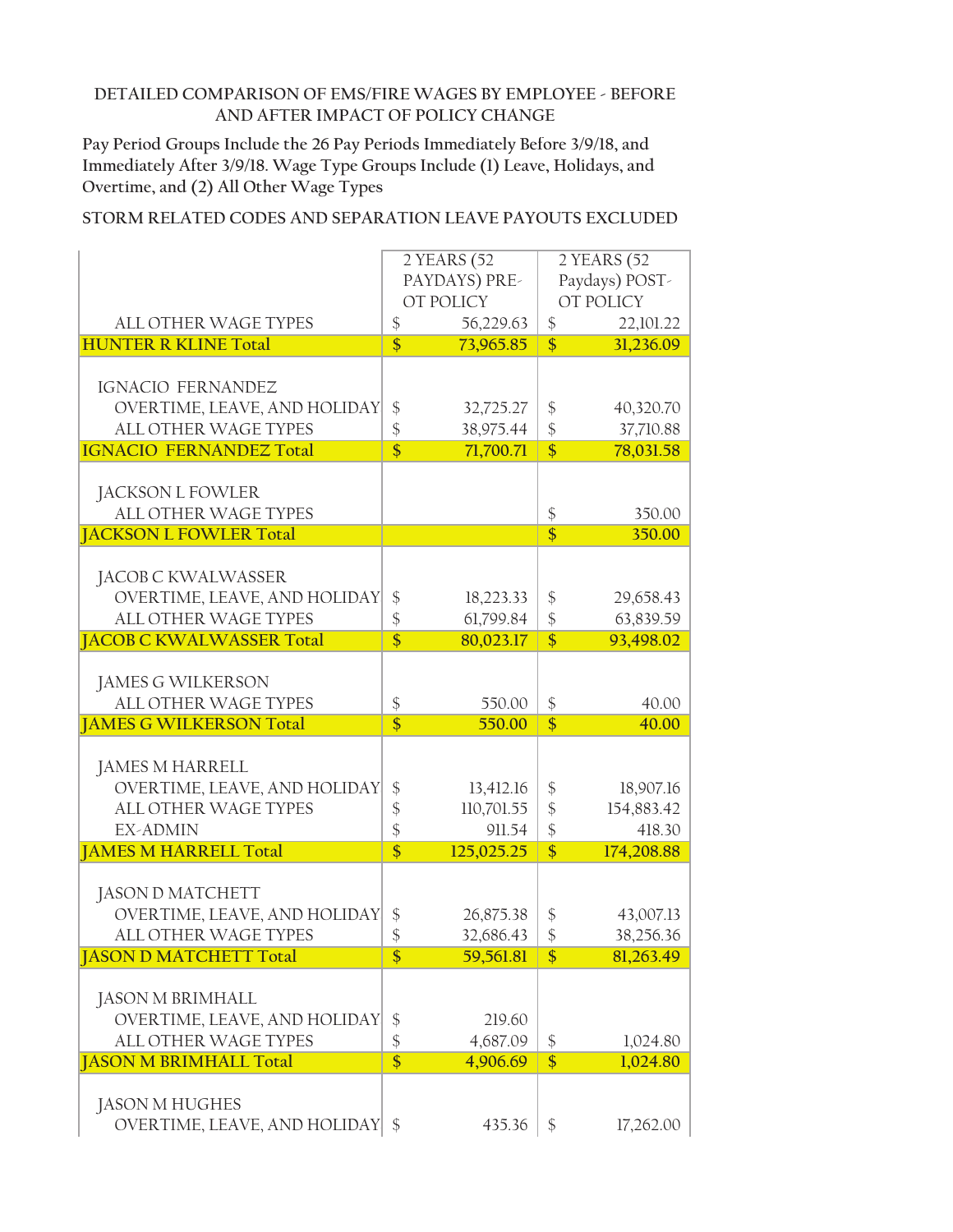**Pay Period Groups Include the 26 Pay Periods Immediately Before 3/9/18, and Immediately After 3/9/18. Wage Type Groups Include (1) Leave, Holidays, and Overtime, and (2) All Other Wage Types**

|                               |                         | 2 YEARS (52   |                         | 2 YEARS (52    |  |
|-------------------------------|-------------------------|---------------|-------------------------|----------------|--|
|                               |                         | PAYDAYS) PRE- |                         | Paydays) POST- |  |
|                               |                         | OT POLICY     |                         | OT POLICY      |  |
|                               |                         |               |                         |                |  |
| <b>ALL OTHER WAGE TYPES</b>   | \$                      | 9,116.64      | \$                      | 96,502.80      |  |
| <b>JASON M HUGHES Total</b>   | $\overline{\$}$         | 9,552.00      | $\overline{\mathbb{S}}$ | 113,764.80     |  |
|                               |                         |               |                         |                |  |
| JEFFREY L TURNER              |                         |               |                         |                |  |
| OVERTIME, LEAVE, AND HOLIDAY  | \$                      | 59,358.00     | \$                      | 81,729.18      |  |
| <b>ALL OTHER WAGE TYPES</b>   | $\frac{1}{2}$           | 75,225.40     | $\frac{1}{2}$           | 64,469.20      |  |
| <b>JEFFREY L TURNER Total</b> | $\overline{\$}$         | 134,583.40    | $\overline{\$}$         | 146,198.38     |  |
|                               |                         |               |                         |                |  |
| <b>JEREMY L PITTMAN</b>       |                         |               |                         |                |  |
| OVERTIME, LEAVE, AND HOLIDAY  | \$                      | 33,589.13     | \$                      | 53,408.86      |  |
| ALL OTHER WAGE TYPES          | \$                      | 63,776.51     | $\frac{1}{2}$           | 61,157.33      |  |
| <b>JEREMY L PITTMAN Total</b> | $\overline{\$}$         | 97,365.64     | $\overline{\$}$         | 114,566.19     |  |
|                               |                         |               |                         |                |  |
| <b>JERRY ZIEGLER</b>          |                         |               |                         |                |  |
| OVERTIME, LEAVE, AND HOLIDAY  | \$                      | 18,580.98     | \$                      | 18,133.06      |  |
| ALL OTHER WAGE TYPES          | $\frac{1}{2}$           | 72,218.79     | $\frac{1}{2}$           | 80,895.15      |  |
| <b>JERRY ZIEGLER Total</b>    | $\overline{\mathsf{s}}$ | 90,799.77     | $\overline{\$}$         | 99,028.21      |  |
|                               |                         |               |                         |                |  |
|                               |                         |               |                         |                |  |
| <b>JERRY R HORTON</b>         |                         |               |                         |                |  |
| OVERTIME, LEAVE, AND HOLIDAYS |                         |               | \$                      | 234.15         |  |
| ALL OTHER WAGE TYPES          | \$                      | 8,070.20      | $\frac{1}{2}$           | 22,008.02      |  |
| <b>JERRY R HORTON Total</b>   | $\overline{\$}$         | 8,070.20      | $\overline{\$}$         | 22,242.17      |  |
|                               |                         |               |                         |                |  |
| <b>JESSICA L ISLAM</b>        |                         |               |                         |                |  |
| OVERTIME, LEAVE, AND HOLIDAYS |                         |               | \$                      | 30,555.74      |  |
| ALL OTHER WAGE TYPES          |                         |               | \$                      | 28,777.62      |  |
| <b>JESSICA L ISLAM Total</b>  |                         |               | $\overline{\$}$         | 59,333.36      |  |
|                               |                         |               |                         |                |  |
| <b>JESSIE C BAGGETT</b>       |                         |               |                         |                |  |
| <b>ALL OTHER WAGE TYPES</b>   | \$                      | 1,000.00      |                         |                |  |
| <b>JESSIE C BAGGETT Total</b> | \$                      | 1,000.00      |                         |                |  |
|                               |                         |               |                         |                |  |
| <b>JIMMIE R JONES</b>         |                         |               |                         |                |  |
| OVERTIME, LEAVE, AND HOLIDAY  | \$                      | 30,235.18     | \$                      | 44,290.41      |  |
| <b>ALL OTHER WAGE TYPES</b>   | $\frac{1}{2}$           | 73,774.13     | $\frac{1}{2}$           | 75,610.47      |  |
| <b>JIMMIE R JONES Total</b>   | $\overline{\$}$         | 104,009.31    | $\overline{\$}$         | 119,900.88     |  |
|                               |                         |               |                         |                |  |
| <b>JIMMY KARL WILLIS</b>      |                         |               |                         |                |  |
|                               | \$                      |               |                         |                |  |
| OVERTIME, LEAVE, AND HOLIDAY  |                         | 28,112.85     | \$                      | 38,337.48      |  |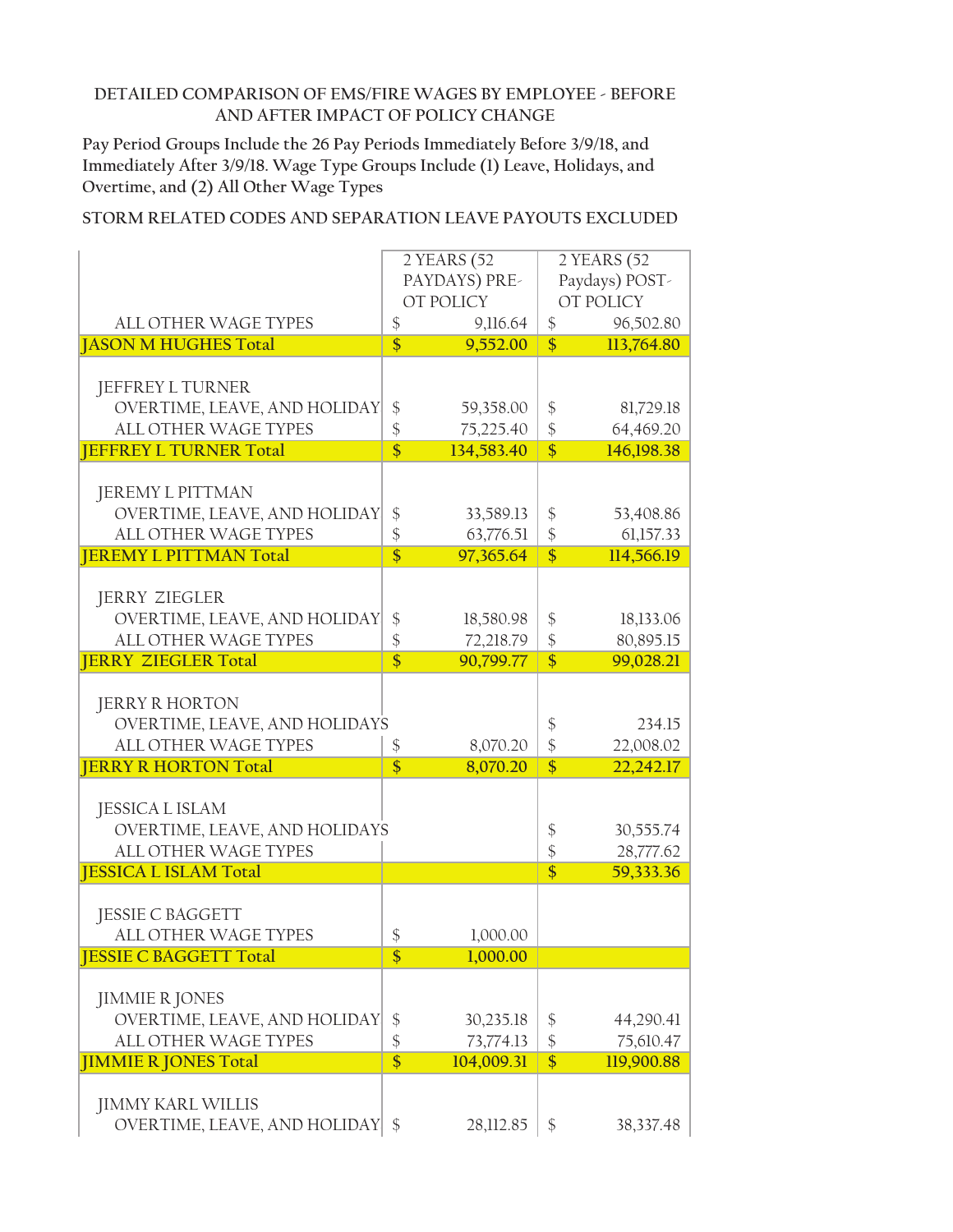**Pay Period Groups Include the 26 Pay Periods Immediately Before 3/9/18, and Immediately After 3/9/18. Wage Type Groups Include (1) Leave, Holidays, and Overtime, and (2) All Other Wage Types**

|                                                                                                                 |                                        | 2 YEARS (52<br>PAYDAYS) PRE-<br>OT POLICY |                       | 2 YEARS (52<br>Paydays) POST-<br>OT POLICY |
|-----------------------------------------------------------------------------------------------------------------|----------------------------------------|-------------------------------------------|-----------------------|--------------------------------------------|
| <b>ALL OTHER WAGE TYPES</b>                                                                                     | \$                                     | 62,873.18                                 | \$                    | 60,455.16                                  |
| <b>JIMMY KARL WILLIS Total</b>                                                                                  | $\overline{\mathbb{S}}$                | 90,986.03                                 | $\overline{\$}$       | 98,792.64                                  |
| JODY JONES<br>OVERTIME, LEAVE, AND HOLIDAYS                                                                     |                                        |                                           | \$                    | 4,220.44                                   |
| ALL OTHER WAGE TYPES                                                                                            | \$                                     | 800.00                                    | $\frac{1}{2}$         | 17,729.17                                  |
| <b>JODY JONES Total</b>                                                                                         | $\overline{\$}$                        | 800.00                                    | $\overline{\$}$       | 21,949.61                                  |
| <b>JOE F RINAUDO</b><br>ALL OTHER WAGE TYPES                                                                    | \$<br>$\overline{\mathbf{S}}$          | 19,281.29                                 | \$<br>$\overline{\$}$ | 2,571.53                                   |
| <b>JOE F RINAUDO Total</b>                                                                                      |                                        | 19,281.29                                 |                       | 2,571.53                                   |
| <b>JOEL T PARKS</b><br>OVERTIME, LEAVE, AND HOLIDAY<br><b>ALL OTHER WAGE TYPES</b><br><b>JOEL T PARKS Total</b> | \$<br>$\frac{1}{2}$<br>$\overline{\$}$ | 9,051.83<br>13,298.00<br>22,349.83        |                       |                                            |
|                                                                                                                 |                                        |                                           |                       |                                            |
| <b>JOHN AMATO</b>                                                                                               |                                        |                                           |                       |                                            |
| ALL OTHER WAGE TYPES                                                                                            |                                        |                                           | \$                    | 54.90                                      |
| <b>JOHN AMATO Total</b>                                                                                         |                                        |                                           | $\overline{\$}$       | 54.90                                      |
| <b>JOHN A AMATO</b><br>ALL OTHER WAGE TYPES                                                                     | \$                                     | 475.80                                    |                       |                                            |
| <b>JOHN A AMATO Total</b>                                                                                       | $\overline{\$}$                        | 475.80                                    |                       |                                            |
| <b>JOHN A STEPHENSON</b><br>OVERTIME, LEAVE, AND HOLIDAY<br>ALL OTHER WAGE TYPES                                | $\frac{1}{2}$<br>\$                    | 6,033.55<br>26,759.08                     | \$<br>$\frac{1}{2}$   | 27,707.47<br>56,317.79                     |
| <b>JOHN A STEPHENSON Total</b>                                                                                  | $\overline{\$}$                        | 32,792.63                                 | $\overline{\$}$       | 84,025.26                                  |
| JOHN ANTON MARTIN LAKE<br>OVERTIME, LEAVE, AND HOLIDAY<br>ALL OTHER WAGE TYPES                                  | \$<br>\$                               | 1,471.80<br>22,167.59                     |                       |                                            |
| <b>JOHN ANTON MARTIN LAKE Total</b>                                                                             | $\overline{\$}$                        | 23,639.39                                 |                       |                                            |
| JOHN J KABACINSKI<br><b>ALL OTHER WAGE TYPES</b>                                                                | \$                                     | 1,976.40                                  | $\boldsymbol{\$}$     | 219.60                                     |
| <b>JOHN J KABACINSKI Total</b>                                                                                  | \$                                     | 1,976.40                                  | $\overline{\$}$       | 219.60                                     |
|                                                                                                                 |                                        |                                           |                       |                                            |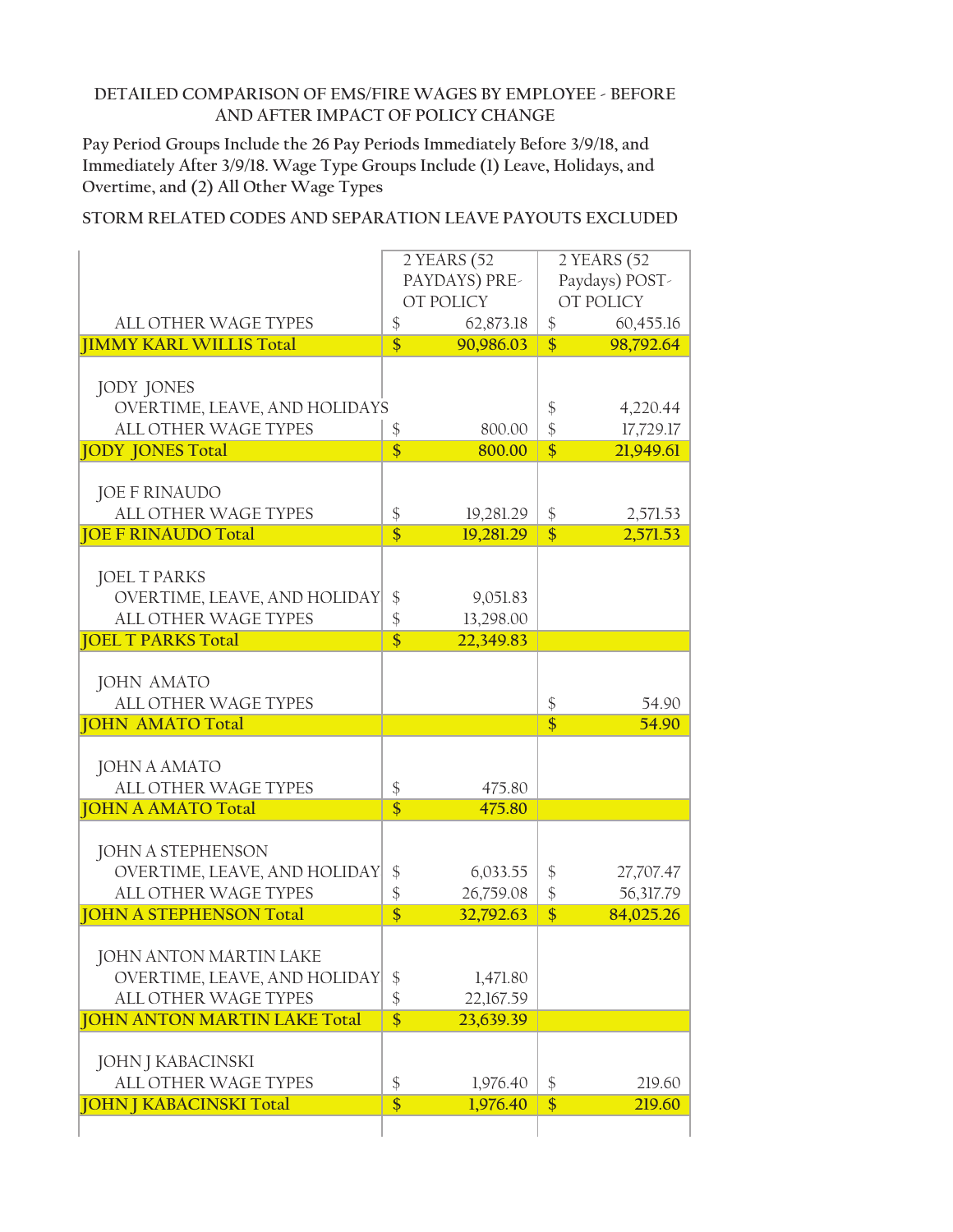**Pay Period Groups Include the 26 Pay Periods Immediately Before 3/9/18, and Immediately After 3/9/18. Wage Type Groups Include (1) Leave, Holidays, and Overtime, and (2) All Other Wage Types**

|                                                      |                       | 2 YEARS (52<br>PAYDAYS) PRE-<br>OT POLICY |                         | 2 YEARS (52<br>Paydays) POST-<br>OT POLICY |
|------------------------------------------------------|-----------------------|-------------------------------------------|-------------------------|--------------------------------------------|
| <b>JOHN W KELLY</b>                                  |                       |                                           |                         |                                            |
| OVERTIME, LEAVE, AND HOLIDAY                         | \$                    | 16,242.04                                 | \$                      | 38,022.64                                  |
| ALL OTHER WAGE TYPES                                 | $\frac{1}{2}$         | 21,537.56                                 | $\frac{1}{2}$           | 39,720.08                                  |
| <b>JOHN W KELLY Total</b>                            | $\overline{\$}$       | 37,779.60                                 | \$                      | 77,742.72                                  |
| <b>JOHN W PARTAIN</b>                                |                       |                                           |                         |                                            |
| OVERTIME, LEAVE, AND HOLIDAY                         | \$                    | 35,564.54                                 |                         |                                            |
| <b>ALL OTHER WAGE TYPES</b>                          | \$                    | 39,484.30                                 |                         |                                            |
| <b>JOHN W PARTAIN Total</b>                          | $\overline{\$}$       | 75,048.84                                 |                         |                                            |
|                                                      |                       |                                           |                         |                                            |
| <b>JON R GILBERT</b>                                 |                       |                                           |                         |                                            |
| OVERTIME, LEAVE, AND HOLIDAY                         | \$                    | 27,875.86                                 | \$                      | 29,484.91                                  |
| <b>ALL OTHER WAGE TYPES</b>                          | \$                    | 68,339.81                                 | $\frac{1}{2}$           | 59,289.37                                  |
| <b>JON R GILBERT Total</b>                           | $\overline{\$}$       | 96,215.67                                 | $\overline{\$}$         | 88,774.28                                  |
| <b>JONATHAN G CRAWFORD</b>                           |                       |                                           |                         |                                            |
| OVERTIME, LEAVE, AND HOLIDAY                         | \$                    | 50,391.26                                 | $\frac{1}{2}$           | 42,743.10                                  |
| ALL OTHER WAGE TYPES                                 | \$                    | 51,840.90                                 | $\frac{1}{2}$           | 53,894.25                                  |
|                                                      |                       |                                           |                         |                                            |
|                                                      | $\overline{\$}$       |                                           |                         |                                            |
| <b>JONATHAN G CRAWFORD Total</b>                     |                       | 102,232.16                                | \$                      | 96,637.35                                  |
| <b>JONATHAN W CAMPBELL</b>                           |                       |                                           |                         |                                            |
| OVERTIME, LEAVE, AND HOLIDAY                         | \$                    | 26,223.35                                 | \$                      | 39,299.56                                  |
| <b>ALL OTHER WAGE TYPES</b>                          | \$                    | 50,574.64                                 | $\frac{1}{2}$           | 62,062.19                                  |
| <b>JONATHAN W CAMPBELL Total</b>                     | $\overline{\$}$       | 76,797.99                                 | $\overline{\$}$         | 101,361.75                                 |
|                                                      |                       |                                           |                         |                                            |
| <b>JORDON R WARD</b>                                 |                       |                                           |                         |                                            |
| OVERTIME, LEAVE, AND HOLIDAY                         | \$                    | 411.75                                    |                         |                                            |
| ALL OTHER WAGE TYPES<br><b>JORDON R WARD Total</b>   | \$<br>$\overline{\$}$ | 4,330.24<br>4,741.99                      |                         |                                            |
|                                                      |                       |                                           |                         |                                            |
| JOSEPH J OCONNELL                                    |                       |                                           |                         |                                            |
| ALL OTHER WAGE TYPES                                 | \$                    | 350.00                                    |                         |                                            |
| <b>JOSEPH J OCONNELL Total</b>                       | \$                    | 350.00                                    |                         |                                            |
|                                                      |                       |                                           |                         |                                            |
| <b>JOSEPH W BROOKS</b>                               |                       |                                           |                         |                                            |
| OVERTIME, LEAVE, AND HOLIDAY                         | \$                    | 31,246.41                                 | \$                      | 36,194.95                                  |
| ALL OTHER WAGE TYPES<br><b>JOSEPH W BROOKS Total</b> | \$<br>\$              | 71,049.08<br>102,295.49                   | $\boldsymbol{\$}$<br>\$ | 69,364.40<br>105,559.35                    |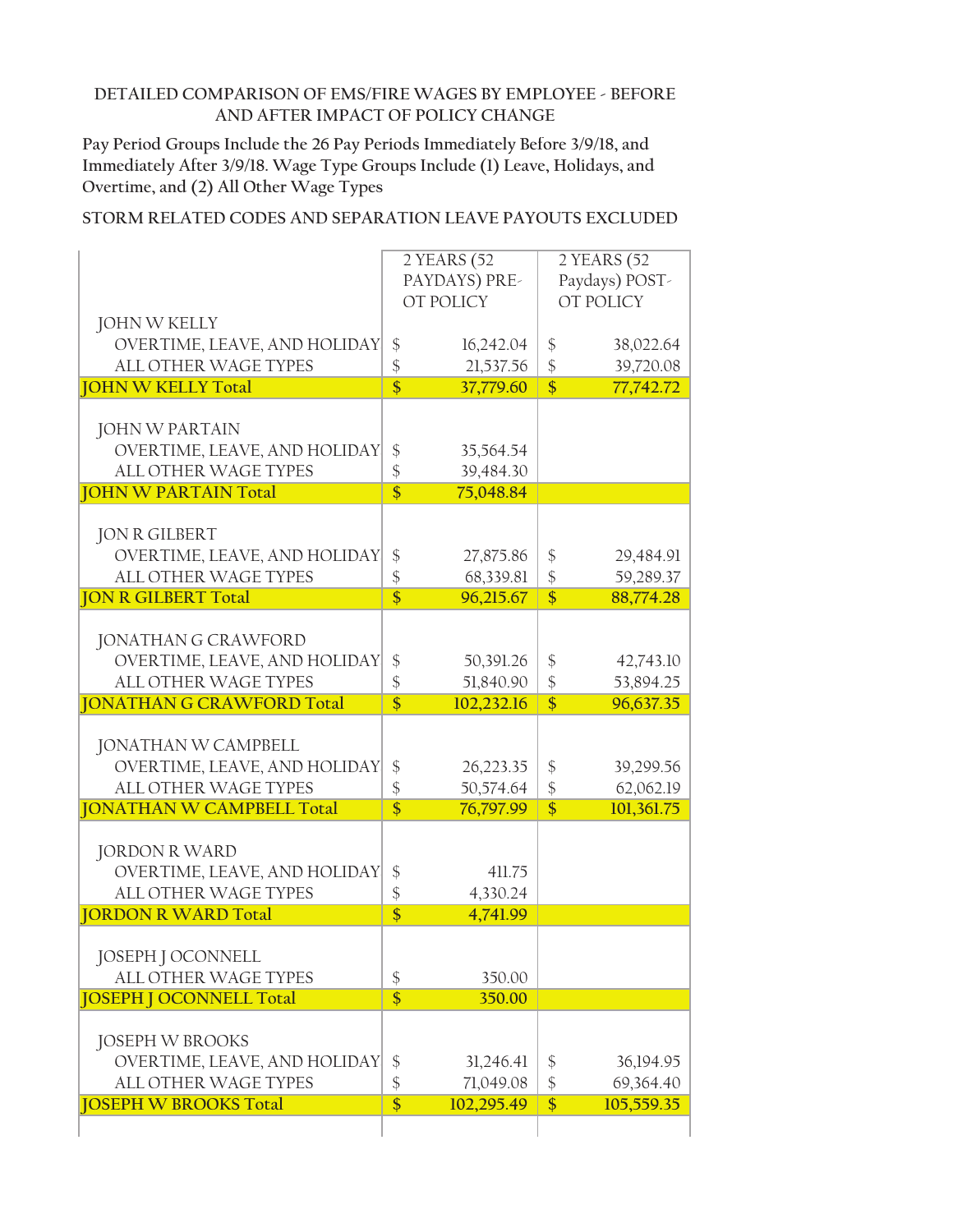**Pay Period Groups Include the 26 Pay Periods Immediately Before 3/9/18, and Immediately After 3/9/18. Wage Type Groups Include (1) Leave, Holidays, and Overtime, and (2) All Other Wage Types**

|                                   |                         | 2 YEARS (52   |                 | 2 YEARS (52    |
|-----------------------------------|-------------------------|---------------|-----------------|----------------|
|                                   |                         | PAYDAYS) PRE- |                 | Paydays) POST- |
|                                   |                         |               |                 |                |
|                                   |                         | OT POLICY     |                 | OT POLICY      |
| <b>JOSHUA E MIZELS</b>            |                         |               |                 |                |
| <b>ALL OTHER WAGE TYPES</b>       | \$                      | 1,550.00      |                 |                |
| <b>JOSHUA E MIZELS Total</b>      | $\overline{\$}$         | 1,550.00      |                 |                |
|                                   |                         |               |                 |                |
|                                   |                         |               |                 |                |
| <b>JOSHUA M RUTNER</b>            |                         |               |                 |                |
| ALL OTHER WAGE TYPES              | \$                      | 1,050.00      | \$              | 510.00         |
| <b>JOSHUA M RUTNER Total</b>      | $\overline{\$}$         | 1,050.00      | $\overline{\$}$ | 510.00         |
|                                   |                         |               |                 |                |
| <b>JOSHUA N KING</b>              |                         |               |                 |                |
|                                   |                         |               |                 |                |
| OVERTIME, LEAVE, AND HOLIDAY      | \$                      | 43,497.84     | \$              | 52,991.84      |
| ALL OTHER WAGE TYPES              | \$                      | 67,703.91     | $\frac{1}{2}$   | 72,193.72      |
| <b>JOSHUA N KING Total</b>        | $\overline{\$}$         | 111,201.75    | $\overline{\$}$ | 125,185.56     |
|                                   |                         |               |                 |                |
| KATHRYN GRAVES YANOK              |                         |               |                 |                |
| OVERTIME, LEAVE, AND HOLIDAY      | \$                      | 21,520.10     | \$              | 17,601.25      |
|                                   |                         |               |                 |                |
| ALL OTHER WAGE TYPES              | \$                      | 52,672.70     | $\frac{1}{2}$   | 42,680.22      |
| <b>KATHRYN GRAVES YANOK Total</b> | $\overline{\$}$         | 74,192.80     | $\overline{\$}$ | 60,281.47      |
|                                   |                         |               |                 |                |
| <b>KATIE L BYRD</b>               |                         |               |                 |                |
| OVERTIME, LEAVE, AND HOLIDAYS     |                         |               | \$              | 2,356.29       |
| ALL OTHER WAGE TYPES              |                         |               |                 |                |
|                                   | \$                      | 1,600.00      | $\frac{1}{2}$   | 10,578.77      |
| <b>KATIE L BYRD Total</b>         | $\overline{\$}$         | 1,600.00      | $\overline{\$}$ | 12,935.06      |
|                                   |                         |               |                 |                |
| <b>KENNETH E MADDOX</b>           |                         |               |                 |                |
| OVERTIME, LEAVE, AND HOLIDAY      | \$                      | 21,951.76     | \$              | 30,747.75      |
| <b>ALL OTHER WAGE TYPES</b>       | \$                      | 59,438.56     | $\frac{1}{2}$   | 61,207.80      |
| <b>KENNETH E MADDOX Total</b>     | $\overline{\$}$         | 81,390.32     | $\overline{\$}$ | 91,955.55      |
|                                   |                         |               |                 |                |
|                                   |                         |               |                 |                |
| <b>KEVIN A SCOTT</b>              |                         |               |                 |                |
| OVERTIME, LEAVE, AND HOLIDAY      | \$                      | 61,405.19     | \$              | 67,981.28      |
| ALL OTHER WAGE TYPES              | \$                      | 76,110.75     | \$              | 73,958.95      |
| <b>KEVIN A SCOTT Total</b>        | $\overline{\mathbf{S}}$ | 137,515.94    | $\overline{\$}$ | 141,940.23     |
|                                   |                         |               |                 |                |
|                                   |                         |               |                 |                |
| <b>KIMBERLY E RUDIN</b>           |                         |               |                 |                |
| <b>ALL OTHER WAGE TYPES</b>       | \$                      | 316.00        |                 |                |
| <b>KIMBERLY E RUDIN Total</b>     | $\overline{\mathsf{s}}$ | 316.00        |                 |                |
|                                   |                         |               |                 |                |
| <b>KRISTAN BURKETT WATSON</b>     |                         |               |                 |                |
|                                   |                         |               |                 |                |
| OVERTIME, LEAVE, AND HOLIDAY      | \$                      | 35,143.95     | \$              | 48,872.61      |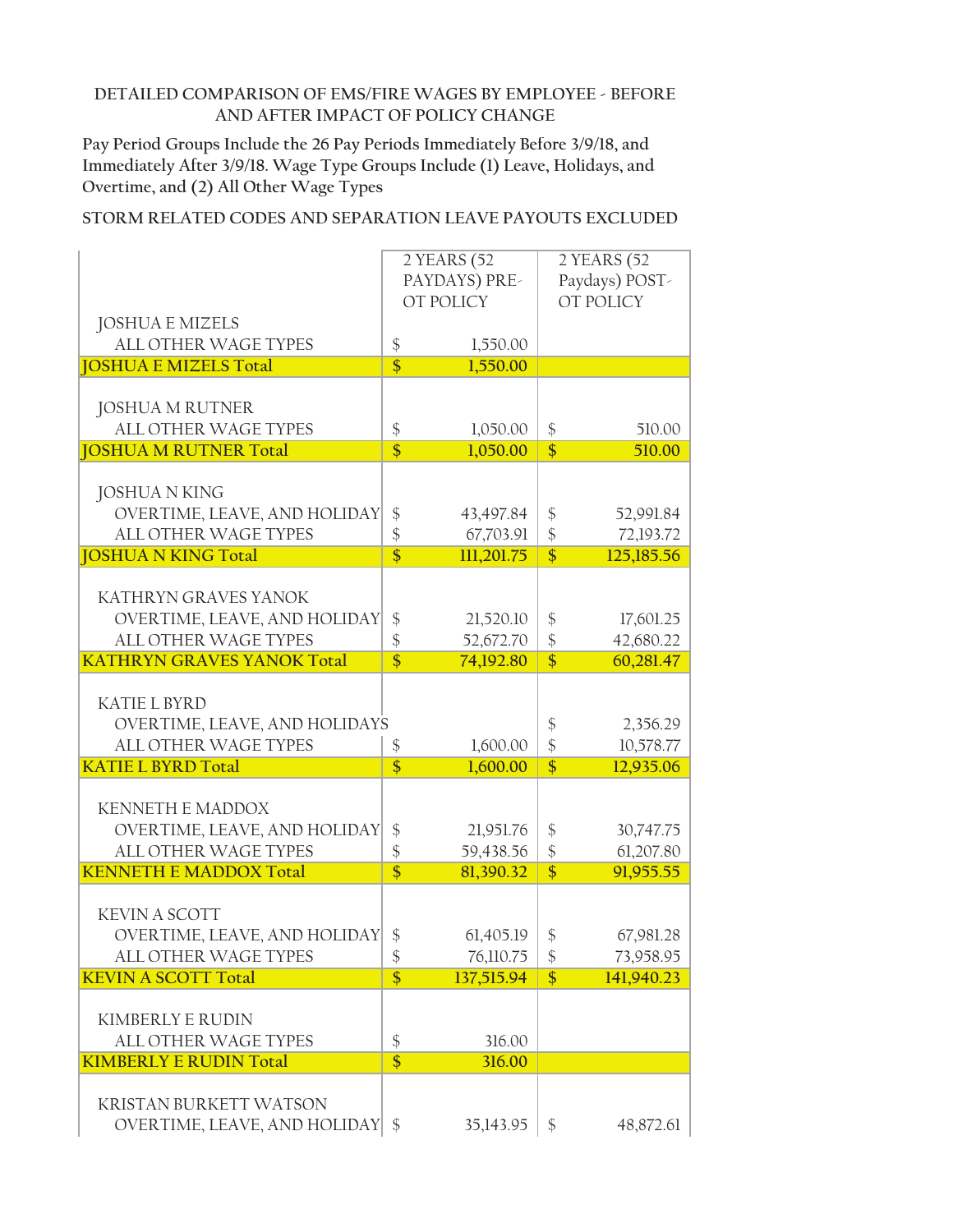**Pay Period Groups Include the 26 Pay Periods Immediately Before 3/9/18, and Immediately After 3/9/18. Wage Type Groups Include (1) Leave, Holidays, and Overtime, and (2) All Other Wage Types**

|                                     |                            | 2 YEARS (52   |                   | 2 YEARS (52    |
|-------------------------------------|----------------------------|---------------|-------------------|----------------|
|                                     |                            |               |                   |                |
|                                     |                            | PAYDAYS) PRE- |                   | Paydays) POST- |
|                                     |                            | OT POLICY     |                   | OT POLICY      |
| ALL OTHER WAGE TYPES                | $\boldsymbol{\$}$          | 49,905.26     | $\frac{1}{2}$     | 45,325.66      |
| <b>KRISTAN BURKETT WATSON Total</b> | $\overline{\$}$            | 85,049.21     | $\overline{\$}$   | 94,198.27      |
|                                     |                            |               |                   |                |
| <b>KYLE B SPENCER</b>               |                            |               |                   |                |
| OVERTIME, LEAVE, AND HOLIDAYS       |                            |               | \$                | 329.40         |
| <b>ALL OTHER WAGE TYPES</b>         |                            |               | $\frac{1}{2}$     |                |
|                                     |                            |               |                   | 3,466.70       |
| <b>KYLE B SPENCER Total</b>         |                            |               | $\overline{\$}$   | 3,796.10       |
|                                     |                            |               |                   |                |
| KYLE STUART HUNTLEY                 |                            |               |                   |                |
| <b>ALL OTHER WAGE TYPES</b>         | \$                         | 1,050.00      | \$                | 150.00         |
| <b>KYLE STUART HUNTLEY Total</b>    | $\overline{\$}$            | 1,050.00      | $\overline{\$}$   | 150.00         |
|                                     |                            |               |                   |                |
| <b>LACEE K LANE</b>                 |                            |               |                   |                |
| OVERTIME, LEAVE, AND HOLIDAY        | $\frac{1}{2}$              | 2,089.22      |                   |                |
| ALL OTHER WAGE TYPES                | $\boldsymbol{\hat{\zeta}}$ | 21,014.49     |                   |                |
| <b>LACEE K LANE Total</b>           | $\overline{\mathsf{s}}$    |               |                   |                |
|                                     |                            | 23,103.71     |                   |                |
|                                     |                            |               |                   |                |
| <b>MADISON T FLICK</b>              |                            |               |                   |                |
| OVERTIME, LEAVE, AND HOLIDAY        | $\frac{1}{2}$              | 473.17        | $\boldsymbol{\$}$ | 171.29         |
| ALL OTHER WAGE TYPES                | $\frac{1}{2}$              | 3,184.35      | $\frac{1}{2}$     | 1,559.01       |
| <b>MADISON T FLICK Total</b>        | $\overline{\$}$            | 3,657.52      | $\overline{\$}$   | 1,730.30       |
|                                     |                            |               |                   |                |
| <b>MANDY N WILLIS</b>               |                            |               |                   |                |
| OVERTIME, LEAVE, AND HOLIDAY        | \$                         | 51,589.33     | $\frac{1}{2}$     | 65,831.64      |
| ALL OTHER WAGE TYPES                | $\frac{1}{2}$              | 53,242.89     | \$                | 48,559.25      |
| <b>MANDY N WILLIS Total</b>         | $\overline{\mathbf{S}}$    | 104,832.22    | $\overline{\$}$   | 114,390.89     |
|                                     |                            |               |                   |                |
|                                     |                            |               |                   |                |
| <b>MARK M MARRAZO</b>               |                            |               |                   |                |
| OVERTIME, LEAVE, AND HOLIDAYS       |                            |               | \$                | 4,700.82       |
| <b>ALL OTHER WAGE TYPES</b>         |                            |               | $\frac{1}{2}$     | 14,741.96      |
| <b>MARK M MARRAZO Total</b>         |                            |               | \$                | 19,442.78      |
|                                     |                            |               |                   |                |
| <b>MARK S FOWLER</b>                |                            |               |                   |                |
| OVERTIME, LEAVE, AND HOLIDAY        | \$                         | 5,318.45      | \$                | 39,733.41      |
| <b>ALL OTHER WAGE TYPES</b>         | $\frac{1}{2}$              | 14,803.46     | \$                | 42,039.34      |
| <b>MARK S FOWLER Total</b>          | $\overline{\$}$            |               |                   |                |
|                                     |                            | 20,121.91     | $\overline{\$}$   | 81,772.75      |
|                                     |                            |               |                   |                |
| MATTHEW JACOB CRIBBS                |                            |               |                   |                |
| OVERTIME, LEAVE, AND HOLIDAY \\$    |                            | 50,193.95     | \$                | 90,882.99      |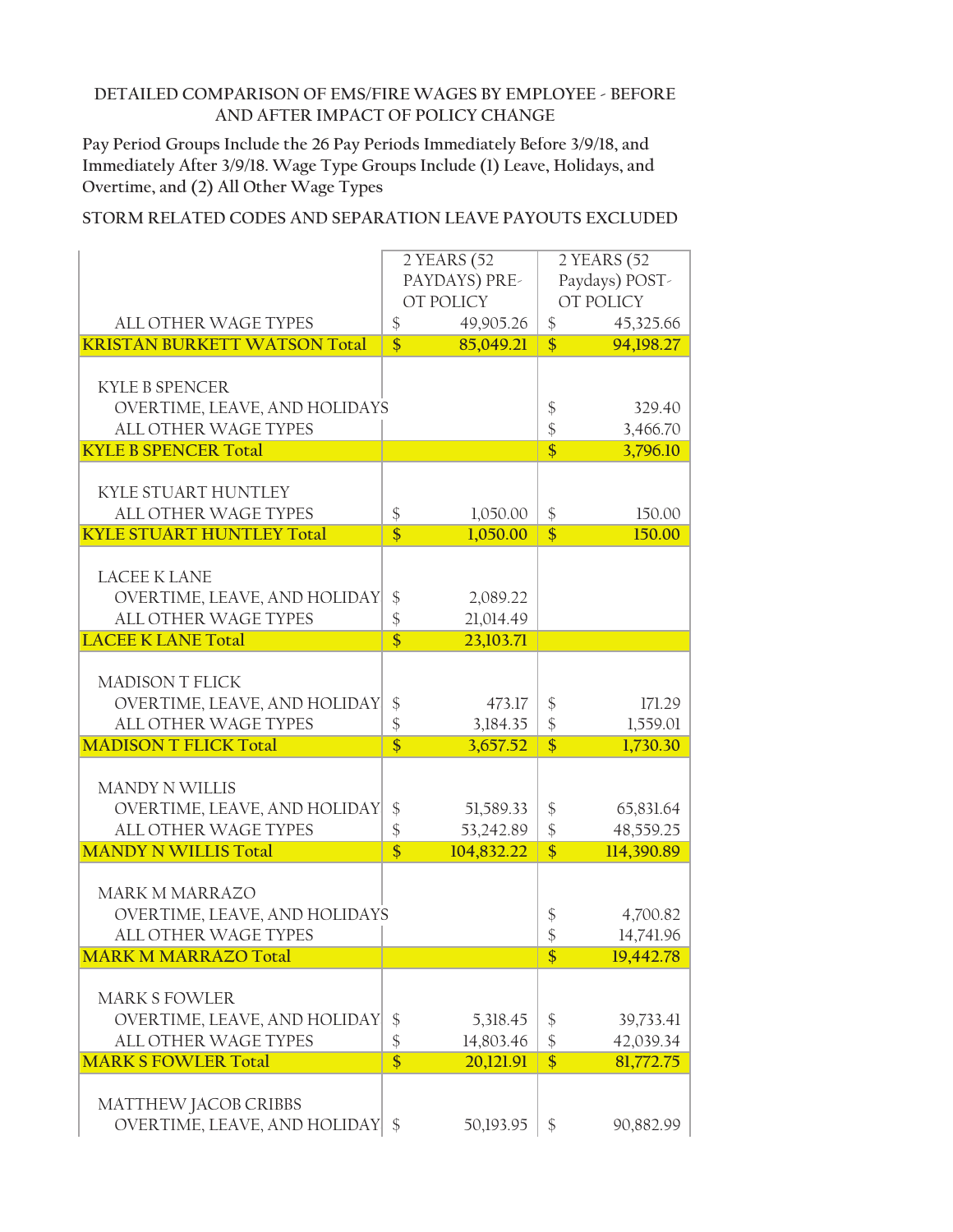**Pay Period Groups Include the 26 Pay Periods Immediately Before 3/9/18, and Immediately After 3/9/18. Wage Type Groups Include (1) Leave, Holidays, and Overtime, and (2) All Other Wage Types**

|                                                      |                         | 2 YEARS (52            |                                  | 2 YEARS (52            |
|------------------------------------------------------|-------------------------|------------------------|----------------------------------|------------------------|
|                                                      |                         | PAYDAYS) PRE-          |                                  | Paydays) POST-         |
|                                                      |                         | OT POLICY              |                                  | OT POLICY              |
| ALL OTHER WAGE TYPES                                 | \$                      | 85,291.10              | $\frac{1}{2}$                    | 76,818.12              |
| <b>MATTHEW JACOB CRIBBS Total</b>                    | $\overline{\$}$         | 135,485.05             | $\overline{\$}$                  | 167,701.11             |
|                                                      |                         |                        |                                  |                        |
| MICHAEL J CARLE                                      |                         |                        |                                  |                        |
| OVERTIME, LEAVE, AND HOLIDAY                         | $\frac{1}{2}$           | 36,595.02              | $\frac{1}{2}$                    | 37,753.75              |
| ALL OTHER WAGE TYPES                                 | \$                      | 46,936.70              | $\mathcal{S}$                    | 38,433.69              |
| <b>MICHAEL   CARLE Total</b>                         | $\overline{\$}$         | 83,531.72              | $\overline{\$}$                  | 76,187.44              |
|                                                      |                         |                        |                                  |                        |
| MICHAEL J WEEKLEY                                    |                         |                        |                                  |                        |
| OVERTIME, LEAVE, AND HOLIDAY                         | \$                      | 16,806.73              |                                  |                        |
| ALL OTHER WAGE TYPES                                 | \$                      | 20,337.21              |                                  |                        |
| <b>MICHAEL   WEEKLEY Total</b>                       | $\overline{\$}$         | 37,143.94              |                                  |                        |
|                                                      |                         |                        |                                  |                        |
| MICHEAL L FOWLER                                     |                         |                        |                                  |                        |
| OVERTIME, LEAVE, AND HOLIDAY<br>ALL OTHER WAGE TYPES | \$<br>\$                | 9,899.15               | \$                               | 18,690.62              |
| <b>MICHEAL L FOWLER Total</b>                        | $\overline{\$}$         | 25,003.07<br>34,902.22 | $\frac{1}{2}$<br>$\overline{\$}$ | 54,620.98<br>73,311.60 |
|                                                      |                         |                        |                                  |                        |
| MIKALA L MARLETT                                     |                         |                        |                                  |                        |
| OVERTIME, LEAVE, AND HOLIDAY                         | \$                      | 538.70                 |                                  |                        |
| ALL OTHER WAGE TYPES                                 | \$                      | 5,538.05               |                                  |                        |
| <b>MIKALA L MARLETT Total</b>                        | $\overline{\mathsf{s}}$ | 6,076.75               |                                  |                        |
|                                                      |                         |                        |                                  |                        |
| MIRANDA C KILSBY                                     |                         |                        |                                  |                        |
| <b>ALL OTHER WAGE TYPES</b>                          |                         |                        | $\boldsymbol{\$}$                | 5,830.00               |
| <b>MIRANDA C KILSBY Total</b>                        |                         |                        | $\overline{\$}$                  | 5,830.00               |
|                                                      |                         |                        |                                  |                        |
| NATHAN WALLACE                                       |                         |                        |                                  |                        |
| <b>ALL OTHER WAGE TYPES</b>                          | \$                      | 684.00                 |                                  |                        |
| <b>NATHAN WALLACE Total</b>                          | $\overline{\$}$         | 684.00                 |                                  |                        |
|                                                      |                         |                        |                                  |                        |
| NICHOLAS M RITTER                                    |                         |                        |                                  |                        |
| OVERTIME, LEAVE, AND HOLIDAY                         | \$                      | 29,178.41              |                                  |                        |
| ALL OTHER WAGE TYPES                                 | \$                      | 55,395.02              | \$                               | 1,104.60               |
| <b>NICHOLAS M RITTER Total</b>                       | $\overline{\$}$         | 84,573.43              | $\overline{\$}$                  | 1,104.60               |
|                                                      |                         |                        |                                  |                        |
| <b>PAIGE B HIERS</b>                                 |                         |                        |                                  |                        |
| OVERTIME, LEAVE, AND HOLIDAY                         | \$                      | 46,723.65              | \$                               | 66,009.23              |
| ALL OTHER WAGE TYPES                                 | \$                      | 100,616.94             | $\frac{1}{2}$                    | 93,343.70              |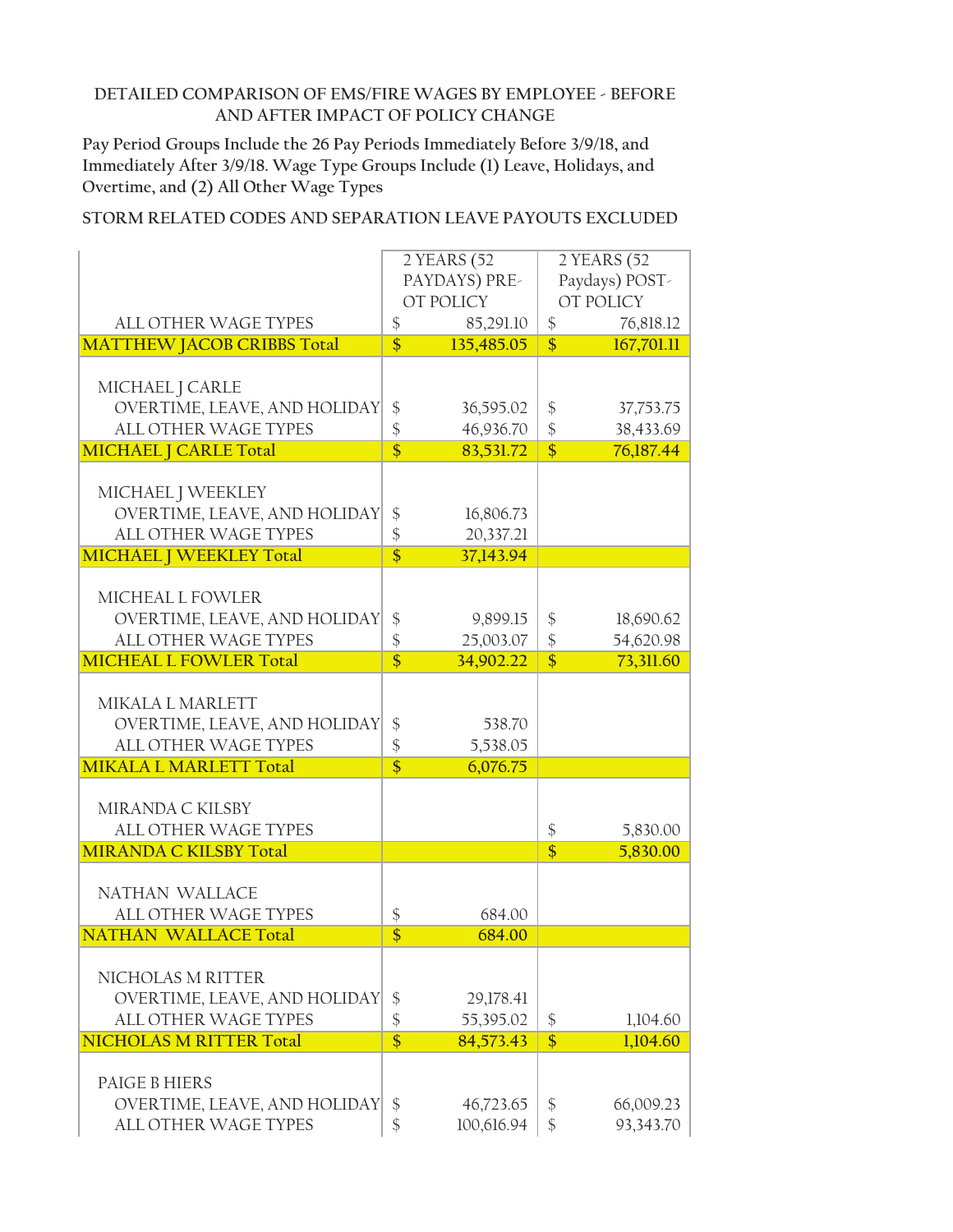**Pay Period Groups Include the 26 Pay Periods Immediately Before 3/9/18, and Immediately After 3/9/18. Wage Type Groups Include (1) Leave, Holidays, and Overtime, and (2) All Other Wage Types**

|                                    | 2 YEARS (52                |            | 2 YEARS (52                     |            |
|------------------------------------|----------------------------|------------|---------------------------------|------------|
|                                    | PAYDAYS) PRE-              |            | Paydays) POST-                  |            |
|                                    |                            | OT POLICY  |                                 | OT POLICY  |
| <b>PAIGE B HIERS Total</b>         | $\frac{1}{2}$              | 147,340.59 | $\boldsymbol{\hat{\mathsf{S}}}$ | 159,352.93 |
| PAIGE TAYLOR MCKENZIE              |                            |            |                                 |            |
| <b>ALL OTHER WAGE TYPES</b>        | \$                         | 1,012.00   |                                 |            |
| <b>PAIGE TAYLOR MCKENZIE Total</b> | $\overline{\$}$            | 1,012.00   |                                 |            |
| PAUL A GONZALEZ                    |                            |            |                                 |            |
| OVERTIME, LEAVE, AND HOLIDAY       | \$                         | 40,423.99  | \$                              | 26,902.16  |
| ALL OTHER WAGE TYPES               | \$                         | 44,398.08  | $\boldsymbol{\$}$               | 21,612.48  |
| <b>PAUL A GONZALEZ Total</b>       | $\overline{\mathsf{s}}$    | 84,822.07  | $\overline{\$}$                 | 48,514.64  |
|                                    |                            |            |                                 |            |
| PAUL A SHEAR                       |                            |            |                                 |            |
| OVERTIME, LEAVE, AND HOLIDAY       | \$                         | 33,281.95  |                                 |            |
| ALL OTHER WAGE TYPES               | \$                         | 32,233.88  |                                 |            |
| <b>PAUL A SHEAR Total</b>          | $\overline{\$}$            | 65,515.83  |                                 |            |
| PAUL S SHEARER                     |                            |            |                                 |            |
| <b>ALL OTHER WAGE TYPES</b>        | \$                         | 1,578.00   |                                 |            |
| <b>PAUL S SHEARER Total</b>        | $\overline{\$}$            | 1,578.00   |                                 |            |
|                                    |                            |            |                                 |            |
| <b>QUINN S LESHER</b>              |                            |            |                                 |            |
| OVERTIME, LEAVE, AND HOLIDAY       | \$                         | 22,790.49  | \$                              | 33,173.81  |
| <b>ALL OTHER WAGE TYPES</b>        | \$                         | 56,639.86  | $\frac{1}{2}$                   | 64,766.30  |
| <b>QUINN S LESHER Total</b>        | $\overline{\$}$            | 79,430.35  | $\overline{\$}$                 | 97,940.11  |
| RANDAL L PERRYMAN                  |                            |            |                                 |            |
| OVERTIME, LEAVE, AND HOLIDAY       | $\frac{1}{2}$              | 3,266.56   |                                 |            |
| ALL OTHER WAGE TYPES               | \$                         | 11,972.78  | \$                              | 439.20     |
| <b>RANDAL L PERRYMAN Total</b>     | $\overline{\$}$            | 15,239.34  | $\overline{\$}$                 | 439.20     |
|                                    |                            |            |                                 |            |
| RANDY LANE ROBINSON                |                            |            |                                 |            |
| OVERTIME, LEAVE, AND HOLIDAY       | \$                         | 29,094.59  | \$                              | 21,416.21  |
| ALL OTHER WAGE TYPES               | $\boldsymbol{\hat{\zeta}}$ | 53,462.30  | $\frac{1}{2}$                   | 26,922.49  |
| <b>RANDY LANE ROBINSON Total</b>   | $\overline{\$}$            | 82,556.89  | $\overline{\$}$                 | 48,338.70  |
| RICHARD W BLOOM                    |                            |            |                                 |            |
| ALL OTHER WAGE TYPES               |                            |            |                                 |            |
|                                    | \$                         | 20,330.64  | $\boldsymbol{\$}$               | 18,216.07  |
| <b>RICHARD W BLOOM Total</b>       | $\overline{\$}$            | 20,330.64  | $\overline{\$}$                 | 18,216.07  |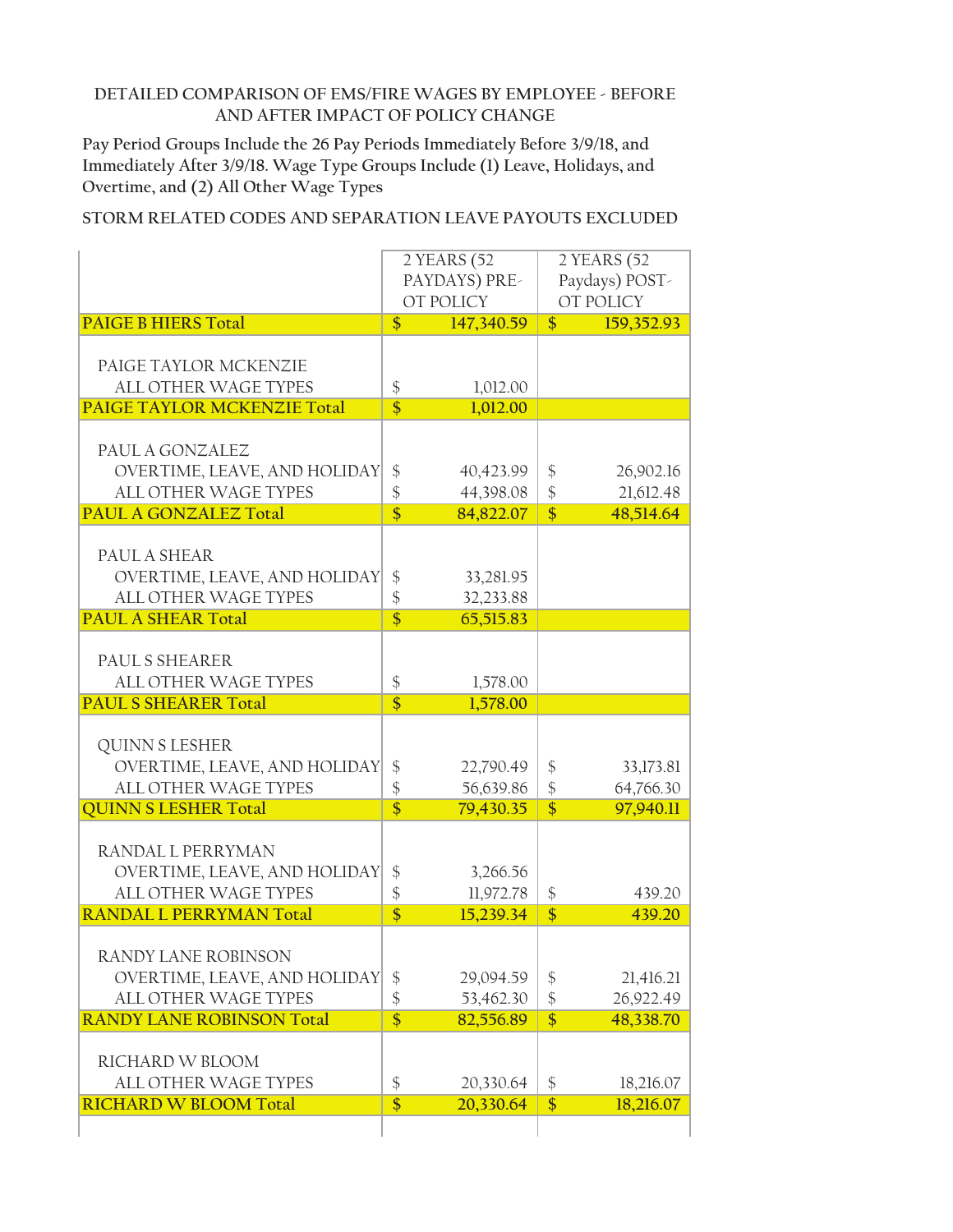**Pay Period Groups Include the 26 Pay Periods Immediately Before 3/9/18, and Immediately After 3/9/18. Wage Type Groups Include (1) Leave, Holidays, and Overtime, and (2) All Other Wage Types**

|                                                             |                                  | 2 YEARS (52            | 2 YEARS (52                          |                        |
|-------------------------------------------------------------|----------------------------------|------------------------|--------------------------------------|------------------------|
|                                                             | PAYDAYS) PRE-                    |                        | Paydays) POST-                       |                        |
|                                                             |                                  | OT POLICY              |                                      | OT POLICY              |
| ROBERT D SCOTT                                              |                                  |                        |                                      |                        |
| <b>ALL OTHER WAGE TYPES</b>                                 | \$<br>$\overline{\mathsf{s}}$    | 50.00                  |                                      |                        |
| <b>ROBERT D SCOTT Total</b>                                 |                                  | 50.00                  |                                      |                        |
| ROBERT J SACHS                                              |                                  |                        |                                      |                        |
| OVERTIME, LEAVE, AND HOLIDAYS                               |                                  |                        | \$                                   | 1,220.93               |
| <b>ALL OTHER WAGE TYPES</b>                                 | \$                               | 6,409.60               | $\frac{1}{2}$                        | 20,204.16              |
| <b>ROBERT J SACHS Total</b>                                 | $\overline{\$}$                  | 6,409.60               | $\overline{\$}$                      | 21,425.09              |
|                                                             |                                  |                        |                                      |                        |
| ROBERT K DICKMAN                                            |                                  |                        |                                      |                        |
| OVERTIME, LEAVE, AND HOLIDAY                                | $\frac{1}{2}$                    | 33,447.02              | $\frac{1}{2}$                        | 35,872.00              |
| <b>ALL OTHER WAGE TYPES</b>                                 | \$                               | 74,153.29              | $\boldsymbol{\$}$                    | 70,396.00              |
| <b>ROBERT K DICKMAN Total</b>                               | $\overline{\mathsf{s}}$          | 107,600.31             | $\overline{\$}$                      | 106,268.00             |
|                                                             |                                  |                        |                                      |                        |
| ROBERT L SORRELL                                            |                                  |                        |                                      |                        |
| OVERTIME, LEAVE, AND HOLIDAY                                | $\frac{1}{2}$                    | 43,650.61              | \$                                   | 11,093.11              |
| ALL OTHER WAGE TYPES<br><b>ROBERT L SORRELL Total</b>       | $\frac{1}{2}$<br>$\overline{\$}$ | 41,175.76<br>84,826.37 | $\frac{1}{2}$<br>$\overline{\$}$     | 10,588.40<br>21,681.51 |
|                                                             |                                  |                        |                                      |                        |
| RONALD C JACKSON                                            |                                  |                        |                                      |                        |
| OVERTIME, LEAVE, AND HOLIDAY                                | \$                               | 182.25                 |                                      |                        |
| ALL OTHER WAGE TYPES                                        | \$                               | 5,458.04               | \$                                   | 502.99                 |
| <b>RONALD C JACKSON Total</b>                               | $\overline{\$}$                  | 5,640.29               | $\overline{\$}$                      | 502.99                 |
|                                                             |                                  |                        |                                      |                        |
| RONNIE G LECOMPTE                                           |                                  |                        |                                      |                        |
| OVERTIME, LEAVE, AND HOLIDAY                                | $\frac{1}{2}$                    | 7,651.41               | \$                                   | 12,327.36              |
| ALL OTHER WAGE TYPES                                        | \$                               | 55,126.30              | $\frac{1}{2}$                        | 58,687.38              |
| <b>RONNIE G LECOMPTE Total</b>                              | $\overline{\$}$                  | 62,777.71              | $\overline{\$}$                      | 71,014.74              |
|                                                             |                                  |                        |                                      |                        |
| RYAN M TIETJEN                                              |                                  |                        |                                      |                        |
| OVERTIME, LEAVE, AND HOLIDAY<br><b>ALL OTHER WAGE TYPES</b> | \$                               | 21,391.76              | $\frac{1}{2}$                        | 27,886.65              |
| <b>RYAN M TIETJEN Total</b>                                 | \$<br>$\overline{\$}$            | 60,820.15<br>82,211.91 | $\boldsymbol{\$}$<br>$\overline{\$}$ | 61,688.90<br>89,575.55 |
|                                                             |                                  |                        |                                      |                        |
| <b>SAMANTHA M FIELDS</b>                                    |                                  |                        |                                      |                        |
| OVERTIME, LEAVE, AND HOLIDAY                                | \$                               | 23,357.39              | $\frac{1}{2}$                        | 48,203.74              |
| ALL OTHER WAGE TYPES                                        | \$                               | 26,633.46              | $\boldsymbol{\$}$                    | 43,563.73              |
| <b>SAMANTHA M FIELDS Total</b>                              | $\overline{\$}$                  | 49,990.85              | $\overline{\$}$                      | 91,767.47              |
|                                                             |                                  |                        |                                      |                        |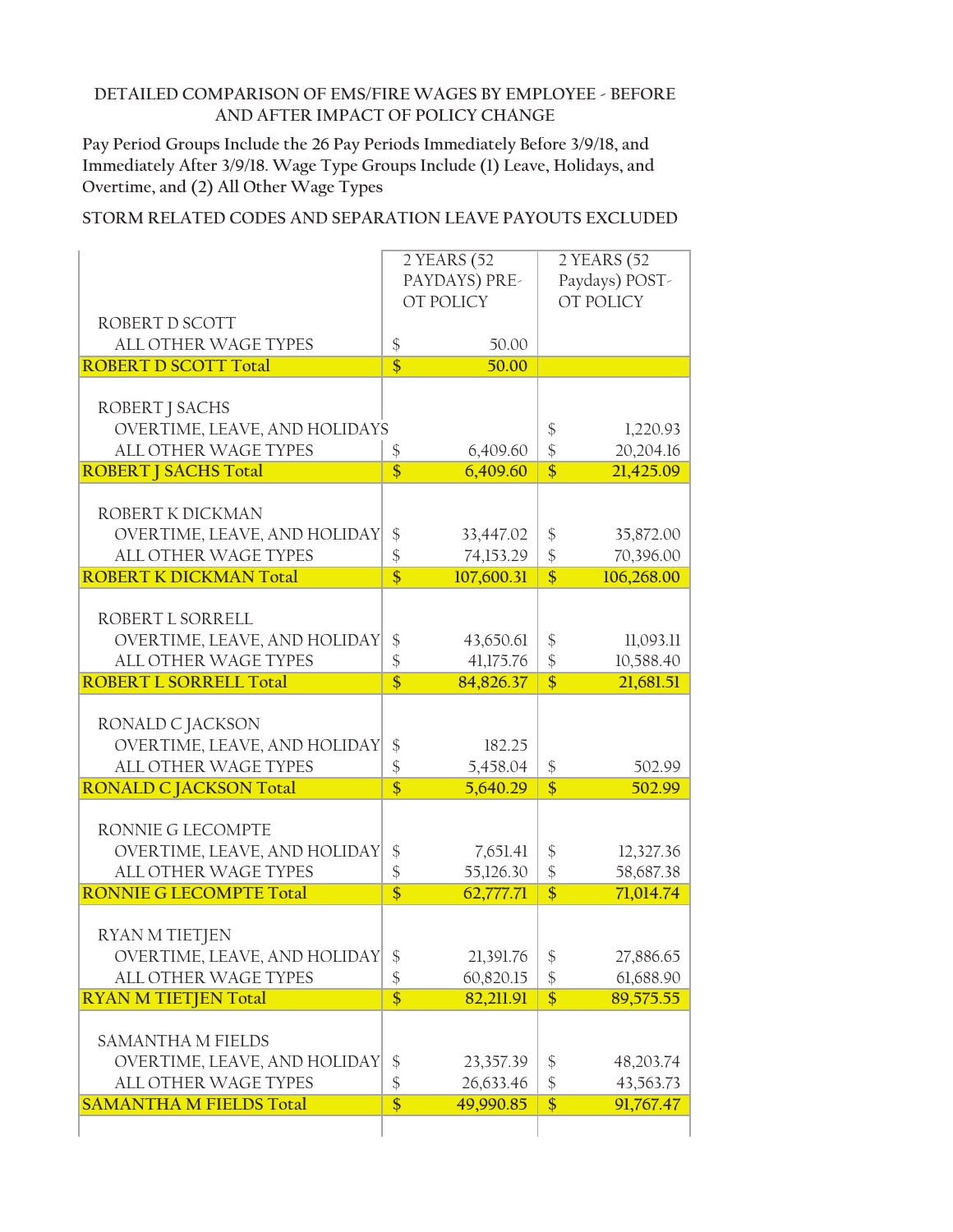**Pay Period Groups Include the 26 Pay Periods Immediately Before 3/9/18, and Immediately After 3/9/18. Wage Type Groups Include (1) Leave, Holidays, and Overtime, and (2) All Other Wage Types**

|                                 |                         | 2 YEARS (52            | 2 YEARS (52                |           |
|---------------------------------|-------------------------|------------------------|----------------------------|-----------|
|                                 | PAYDAYS) PRE-           |                        | Paydays) POST-             |           |
|                                 |                         | OT POLICY              |                            | OT POLICY |
| <b>SARA A LESHER</b>            |                         |                        |                            |           |
| OVERTIME, LEAVE, AND HOLIDAY    | \$                      |                        | \$                         | 40,496.42 |
| ALL OTHER WAGE TYPES            | \$                      | 12,486.63<br>13,120.80 |                            |           |
| <b>SARA A LESHER Total</b>      | $\overline{\$}$         | 25,607.43              | \$<br>$\overline{\$}$      | 32,186.21 |
|                                 |                         |                        |                            | 72,682.63 |
| <b>SARA A ROTTMAN</b>           |                         |                        |                            |           |
|                                 |                         |                        |                            |           |
| OVERTIME, LEAVE, AND HOLIDAY    | \$                      | 39,929.66              | \$                         | 16,993.61 |
| <b>ALL OTHER WAGE TYPES</b>     | \$                      | 34,765.88              | $\frac{1}{2}$              | 16,871.40 |
| <b>SARA A ROTTMAN Total</b>     | $\overline{\$}$         | 74,695.54              | $\overline{\$}$            | 33,865.01 |
|                                 |                         |                        |                            |           |
| <b>SEAN P BROWN</b>             |                         |                        |                            |           |
| <b>ALL OTHER WAGE TYPES</b>     | \$                      | 3,556.00               | \$                         | 2,930.00  |
| <b>SEAN P BROWN Total</b>       | $\overline{\mathsf{s}}$ | 3,556.00               | $\overline{\$}$            | 2,930.00  |
|                                 |                         |                        |                            |           |
| <b>SHERNARD K BLAKE</b>         |                         |                        |                            |           |
| OVERTIME, LEAVE, AND HOLIDAY    | \$                      | 11,368.87              | \$                         | 29,122.82 |
| ALL OTHER WAGE TYPES            | $\frac{1}{2}$           | 41,680.36              | $\frac{1}{2}$              | 60,286.80 |
| <b>SHERNARD K BLAKE Total</b>   | $\overline{\$}$         | 53,049.23              | $\overline{\$}$            | 89,409.62 |
|                                 |                         |                        |                            |           |
| <b>SHIRLEY A MILLER</b>         |                         |                        |                            |           |
| OVERTIME, LEAVE, AND HOLIDAY    | \$                      | 688.00                 | \$                         | 889.97    |
| ALL OTHER WAGE TYPES            | \$                      | 8,750.50               | $\frac{1}{2}$              | 10,041.33 |
| <b>SHIRLEY A MILLER Total</b>   | $\overline{\$}$         | 9,438.50               | $\overline{\$}$            | 10,931.30 |
|                                 |                         |                        |                            |           |
| STEADMAN A MCLEAN               |                         |                        |                            |           |
| OVERTIME, LEAVE, AND HOLIDAY    | \$                      | 33,428.55              | \$                         | 45,766.81 |
| ALL OTHER WAGE TYPES            | \$                      | 39,180.33              | $\frac{1}{2}$              | 38,941.73 |
| <b>STEADMAN A MCLEAN Total</b>  | $\overline{\$}$         | 72,608.88              | $\overline{\$}$            | 84,708.54 |
|                                 |                         |                        |                            |           |
| STEPHEN M FERGUSON              |                         |                        |                            |           |
| OVERTIME, LEAVE, AND HOLIDAY    | \$                      | 5,946.65               |                            |           |
| ALL OTHER WAGE TYPES            | $\frac{1}{2}$           | 16,767.30              |                            |           |
| <b>STEPHEN M FERGUSON Total</b> | $\overline{\$}$         | 22,713.95              |                            |           |
|                                 |                         |                        |                            |           |
| STEPHEN W BYRD                  |                         |                        |                            |           |
| OVERTIME, LEAVE, AND HOLIDAYS   |                         |                        | \$                         | 17,043.06 |
| <b>ALL OTHER WAGE TYPES</b>     | \$                      | 500.00                 | $\boldsymbol{\mathsf{\$}}$ | 31,127.01 |
| <b>STEPHEN W BYRD Total</b>     | $\overline{\$}$         | 500.00                 | $\overline{\$}$            | 48,170.07 |
|                                 |                         |                        |                            |           |
|                                 |                         |                        |                            |           |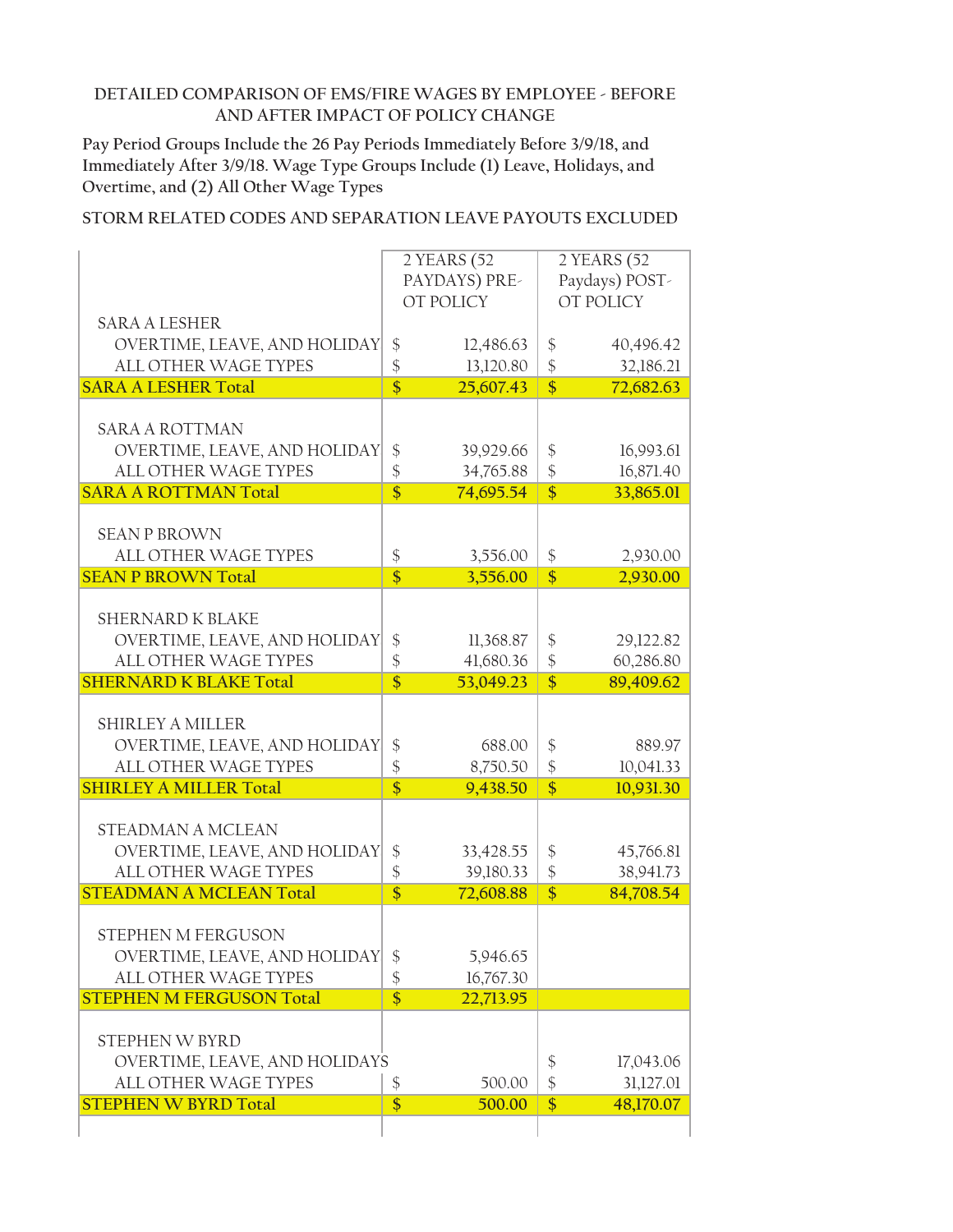**Pay Period Groups Include the 26 Pay Periods Immediately Before 3/9/18, and Immediately After 3/9/18. Wage Type Groups Include (1) Leave, Holidays, and Overtime, and (2) All Other Wage Types**

|                                  |                 | 2 YEARS (52 | 2 YEARS (52     |            |
|----------------------------------|-----------------|-------------|-----------------|------------|
|                                  | PAYDAYS) PRE-   |             | Paydays) POST-  |            |
|                                  |                 |             |                 |            |
|                                  |                 | OT POLICY   |                 | OT POLICY  |
| <b>STEVEN A EVANS</b>            |                 |             |                 |            |
| OVERTIME, LEAVE, AND HOLIDAY     |                 | 8,211.97    | \$              | 47,917.03  |
|                                  | \$              |             |                 |            |
| <b>ALL OTHER WAGE TYPES</b>      | \$              | 11,517.95   | $\frac{1}{2}$   | 43,935.10  |
| <b>STEVEN A EVANS Total</b>      | $\overline{\$}$ | 19,729.92   | $\overline{\$}$ | 91,852.13  |
|                                  |                 |             |                 |            |
| <b>STEVEN R RACE</b>             |                 |             |                 |            |
|                                  |                 |             |                 |            |
| <b>ALL OTHER WAGE TYPES</b>      | \$              | 109.80      |                 |            |
| <b>STEVEN R RACE Total</b>       | $\overline{\$}$ | 109.80      |                 |            |
|                                  |                 |             |                 |            |
| <b>STIRLING A WRIGHT</b>         |                 |             |                 |            |
| OVERTIME, LEAVE, AND HOLIDAY     |                 |             |                 |            |
|                                  | $\frac{1}{2}$   | 1,139.18    |                 |            |
| ALL OTHER WAGE TYPES             | \$              | 6,469.84    | \$              | 219.60     |
| <b>STIRLING A WRIGHT Total</b>   | $\overline{\$}$ | 7,609.02    | $\overline{\$}$ | 219.60     |
|                                  |                 |             |                 |            |
| TAMI PETTINA TUCKER              |                 |             |                 |            |
|                                  |                 |             |                 |            |
| OVERTIME, LEAVE, AND HOLIDAY     | \$              | 301.95      |                 |            |
| <b>ALL OTHER WAGE TYPES</b>      | \$              | 4,959.30    |                 |            |
| <b>TAMI PETTINA TUCKER Total</b> | $\overline{\$}$ | 5,261.25    |                 |            |
|                                  |                 |             |                 |            |
|                                  |                 |             |                 |            |
| THOMAS C WALDRON                 |                 |             |                 |            |
| OVERTIME, LEAVE, AND HOLIDAY     | \$              | 13,563.99   | \$              | 60,271.79  |
| ALL OTHER WAGE TYPES             | $\frac{1}{2}$   | 17,764.74   | $\frac{1}{2}$   | 63,548.47  |
| <b>THOMAS C WALDRON Total</b>    | $\overline{\$}$ | 31,328.73   | $\overline{\$}$ | 123,820.26 |
|                                  |                 |             |                 |            |
| <b>TRAVIS S BROADERICK</b>       |                 |             |                 |            |
|                                  |                 |             |                 |            |
| OVERTIME, LEAVE, AND HOLIDAY     | $\frac{1}{2}$   | 37,063.58   |                 |            |
| <b>ALL OTHER WAGE TYPES</b>      | \$              | 40,518.50   | \$              | 568.65     |
| <b>TRAVIS S BROADERICK Total</b> | $\overline{\$}$ | 77,582.08   | $\overline{\$}$ | 568.65     |
|                                  |                 |             |                 |            |
|                                  |                 |             |                 |            |
| TYLER J WALDRON                  |                 |             |                 |            |
| ALL OTHER WAGE TYPES             | \$              | 292.80      |                 |            |
| <b>TYLER   WALDRON Total</b>     | $\overline{\$}$ | 292.80      |                 |            |
|                                  |                 |             |                 |            |
| VICKY W CONSTABLE                |                 |             |                 |            |
|                                  |                 |             |                 |            |
| OVERTIME, LEAVE, AND HOLIDAY     | \$              | 7,426.95    | \$              | 30,475.89  |
| ALL OTHER WAGE TYPES             | \$              | 27,315.90   | $\frac{1}{2}$   | 68,057.65  |
| <b>VICKY W CONSTABLE Total</b>   | $\overline{\$}$ | 34,742.85   | $\overline{\$}$ | 98,533.54  |
|                                  |                 |             |                 |            |
|                                  |                 |             |                 |            |
| <b>WALLACE A TAYLOR</b>          |                 |             |                 |            |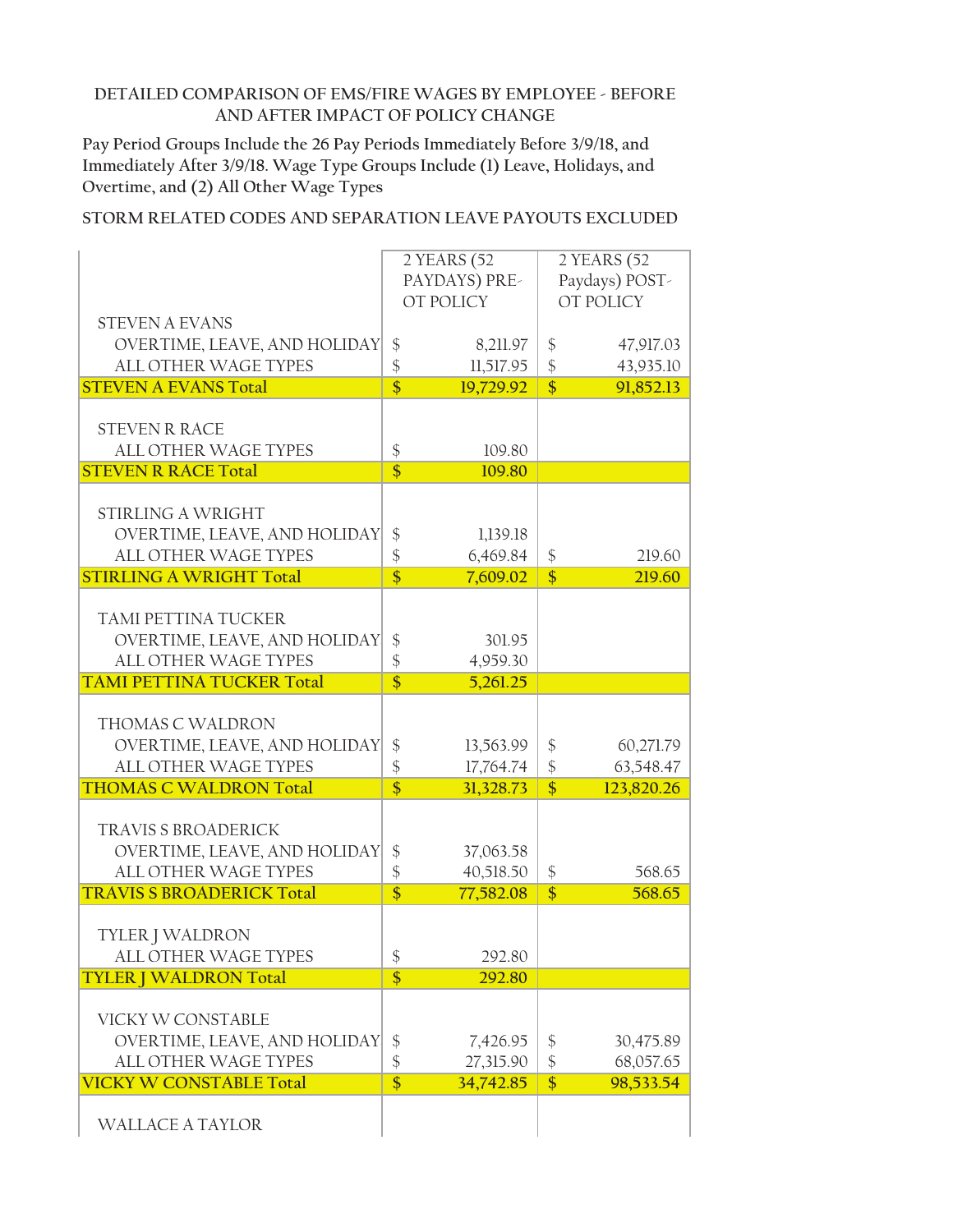**Pay Period Groups Include the 26 Pay Periods Immediately Before 3/9/18, and Immediately After 3/9/18. Wage Type Groups Include (1) Leave, Holidays, and Overtime, and (2) All Other Wage Types**

|                                                              | 2 YEARS (52       |           | 2 YEARS (52                      |           |
|--------------------------------------------------------------|-------------------|-----------|----------------------------------|-----------|
|                                                              | PAYDAYS) PRE-     |           | Paydays) POST-                   |           |
|                                                              |                   | OT POLICY |                                  | OT POLICY |
| <b>ALL OTHER WAGE TYPES</b>                                  | $\boldsymbol{\$}$ | 10,334.00 | \$                               | 15,008.00 |
| <b>WALLACE A TAYLOR Total</b>                                | $\overline{\$}$   | 10,334.00 | $\overline{\$}$                  | 15,008.00 |
|                                                              |                   |           |                                  |           |
| TERRI AMILYNN NESMITH                                        |                   |           |                                  |           |
| OVERTIME, LEAVE, AND HOLIDAY                                 | \$                | 12,740.05 | \$                               | 23,965.88 |
| ALL OTHER WAGE TYPES                                         | \$                | 11,657.36 | \$                               | 15,512.93 |
| <b>TERRI AMILYNN NESMITH Total</b>                           | $\overline{\$}$   | 24,397.41 | $\overline{\$}$                  | 39,478.81 |
|                                                              |                   |           |                                  |           |
| <b>KATHRYN A GRAVES</b>                                      |                   |           |                                  |           |
| OVERTIME, LEAVE, AND HOLIDAY                                 | $\frac{1}{2}$     | 8,723.15  | $\frac{1}{2}$                    | 13,743.94 |
| <b>ALL OTHER WAGE TYPES</b>                                  | \$                | 16,420.64 | $\frac{1}{2}$                    | 28,244.44 |
| <b>KATHRYN A GRAVES Total</b>                                | $\overline{\$}$   | 25,143.79 | $\overline{\$}$                  | 41,988.38 |
|                                                              |                   |           |                                  |           |
| JARED W BRYAN                                                |                   |           |                                  |           |
| OVERTIME, LEAVE, AND HOLIDAYS<br><b>ALL OTHER WAGE TYPES</b> |                   |           | \$                               | 3,445.36  |
|                                                              |                   |           | $\frac{1}{2}$<br>$\overline{\$}$ | 11,584.85 |
| <b>JARED W BRYAN Total</b>                                   |                   |           |                                  | 15,030.21 |
| <b>MARK P FOSS</b>                                           |                   |           |                                  |           |
| OVERTIME, LEAVE, AND HOLIDAYS                                |                   |           | \$                               | 18,857.96 |
| ALL OTHER WAGE TYPES                                         |                   |           | $\frac{1}{2}$                    | 17,756.30 |
| <b>MARK P FOSS Total</b>                                     |                   |           | $\overline{\$}$                  | 36,614.26 |
|                                                              |                   |           |                                  |           |
| <b>TASHA M GULLEDGE</b>                                      |                   |           |                                  |           |
| OVERTIME, LEAVE, AND HOLIDAYS                                |                   |           | \$                               | 1,654.29  |
| ALL OTHER WAGE TYPES                                         |                   |           | $\frac{1}{2}$                    | 15,991.47 |
| <b>TASHA M GULLEDGE Total</b>                                |                   |           | $\overline{\$}$                  | 17,645.76 |
|                                                              |                   |           |                                  |           |
| <b>TAYLOR D DAVIS</b>                                        |                   |           |                                  |           |
| <b>ALL OTHER WAGE TYPES</b>                                  |                   |           | \$                               | 200.00    |
| <b>TAYLOR D DAVIS Total</b>                                  |                   |           | \$                               | 200.00    |
|                                                              |                   |           |                                  |           |
| SAVANNAH L FRANCE                                            |                   |           |                                  |           |
| <b>ALL OTHER WAGE TYPES</b>                                  |                   |           | \$                               | 50.00     |
| <b>SAVANNAH L FRANCE Total</b>                               |                   |           | $\overline{\$}$                  | 50.00     |
|                                                              |                   |           |                                  |           |
| <b>JAIMEE L HOCKADAY</b>                                     |                   |           |                                  |           |
| <b>ALL OTHER WAGE TYPES</b>                                  |                   |           | \$                               | 1,350.00  |
| <b>JAIMEE L HOCKADAY Total</b>                               |                   |           | $\overline{\$}$                  | 1,350.00  |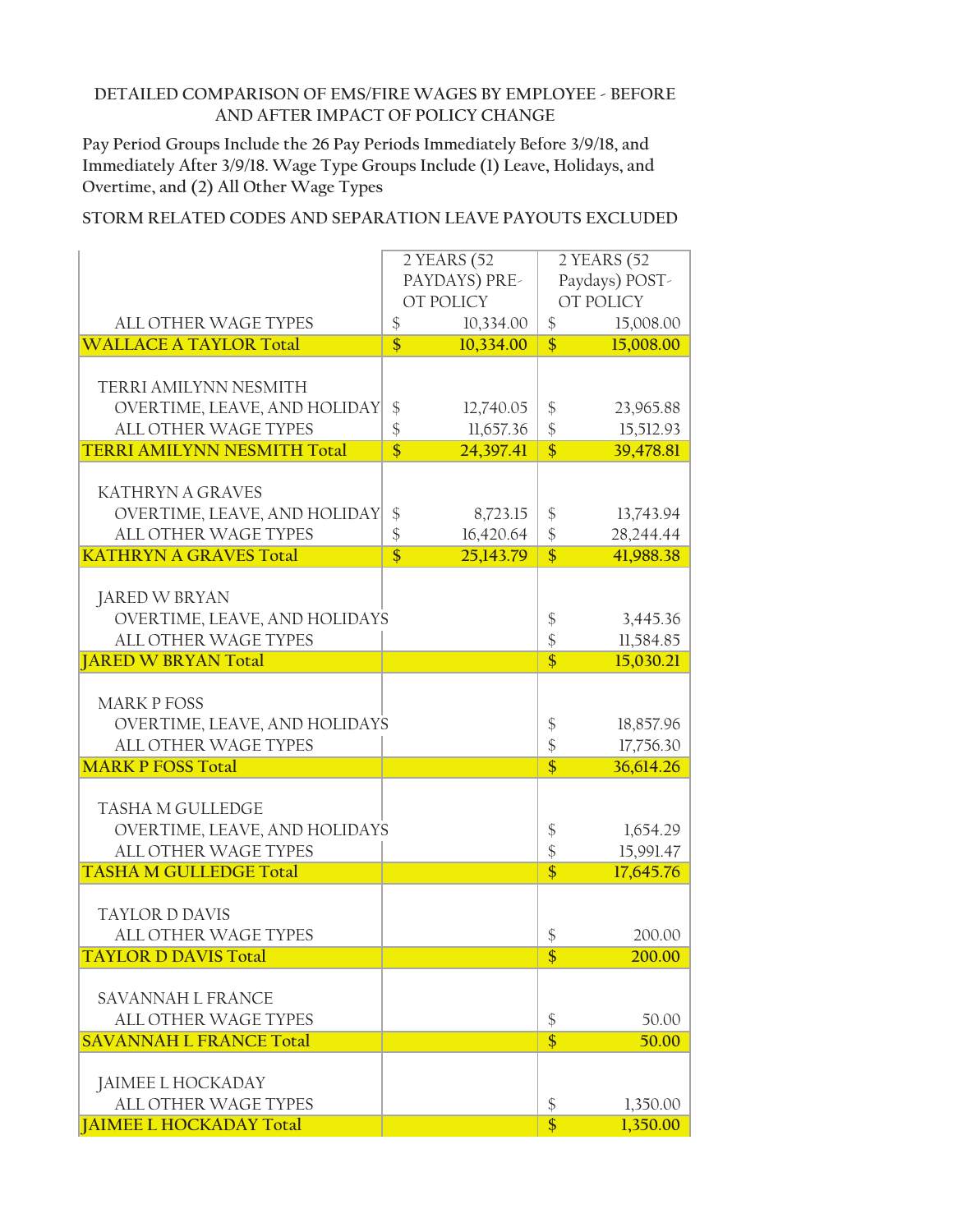**Pay Period Groups Include the 26 Pay Periods Immediately Before 3/9/18, and Immediately After 3/9/18. Wage Type Groups Include (1) Leave, Holidays, and Overtime, and (2) All Other Wage Types**

|                                     | 2 YEARS (52                   |                   | 2 YEARS (52    |
|-------------------------------------|-------------------------------|-------------------|----------------|
|                                     | PAYDAYS) PRE-                 |                   | Paydays) POST- |
|                                     |                               |                   |                |
|                                     | OT POLICY                     |                   | OT POLICY      |
|                                     |                               |                   |                |
| <b>MARTHA B BURR</b>                |                               |                   |                |
|                                     |                               |                   |                |
| <b>ALL OTHER WAGE TYPES</b>         |                               | $\boldsymbol{\$}$ | 310.00         |
| <b>MARTHA B BURR Total</b>          |                               | $\overline{\$}$   | 310.00         |
|                                     |                               |                   |                |
|                                     |                               |                   |                |
| DENA J HATCH                        |                               |                   |                |
| ALL OTHER WAGE TYPES                |                               | $\frac{1}{2}$     | 740.00         |
| <b>DENA   HATCH Total</b>           |                               | $\overline{\$}$   | 740.00         |
|                                     |                               |                   |                |
|                                     |                               |                   |                |
| <b>STEVEN J SEVERANCE</b>           |                               |                   |                |
| OVERTIME, LEAVE, AND HOLIDAY        | $\boldsymbol{\$}$<br>9,008.96 |                   |                |
| <b>ALL OTHER WAGE TYPES</b>         | \$<br>26,473.80               |                   |                |
|                                     |                               |                   |                |
| <b>OVERTIME</b>                     | $\frac{1}{2}$<br>202.79       |                   |                |
| <b>STEVEN J SEVERANCE Total</b>     | $\overline{\$}$<br>35,685.55  |                   |                |
|                                     |                               |                   |                |
|                                     |                               |                   |                |
| <b>JAMES R FORAN</b>                |                               |                   |                |
| OVERTIME, LEAVE, AND HOLIDAY        | \$<br>14,192.71               |                   |                |
| <b>ALL OTHER WAGE TYPES</b>         | \$<br>16,932.35               |                   |                |
|                                     |                               |                   |                |
|                                     |                               |                   |                |
| <b>JAMES R FORAN Total</b>          | $\overline{\$}$<br>31,125.06  |                   |                |
|                                     |                               |                   |                |
| DAVID LAWRENCE KNOWLES              |                               |                   |                |
|                                     |                               |                   |                |
| OVERTIME, LEAVE, AND HOLIDAY        | \$<br>321.52                  |                   |                |
| ALL OTHER WAGE TYPES                | \$<br>3,536.72                |                   |                |
| <b>DAVID LAWRENCE KNOWLES Total</b> | $\overline{\$}$<br>3,858.24   |                   |                |
|                                     |                               |                   |                |
|                                     |                               |                   |                |
| <b>KATY N GRAJEK</b>                |                               |                   |                |
| <b>ALL OTHER WAGE TYPES</b>         | \$<br>20.00                   |                   |                |
|                                     | $\overline{\$}$<br>20.00      |                   |                |
| <b>KATY N GRAJEK Total</b>          |                               |                   |                |
|                                     |                               |                   |                |
| <b>HUMBERTO JIMENEZ VALE</b>        |                               |                   |                |
| OVERTIME, LEAVE, AND HOLIDAY        |                               |                   |                |
|                                     | \$<br>1,788.01                |                   |                |
| ALL OTHER WAGE TYPES                | $\frac{1}{2}$<br>3,421.04     |                   |                |
| <b>HUMBERTO JIMENEZ VALE Total</b>  | $\overline{\$}$<br>5,209.05   |                   |                |
|                                     |                               |                   |                |
|                                     |                               |                   |                |
| MATHEW L OQUINN                     |                               |                   |                |
| OVERTIME, LEAVE, AND HOLIDAY        | \$<br>439.20                  |                   |                |
| ALL OTHER WAGE TYPES                | \$<br>2,122.80                |                   |                |
|                                     | $\overline{\$}$<br>2,562.00   |                   |                |
| <b>MATHEW L OQUINN Total</b>        |                               |                   |                |